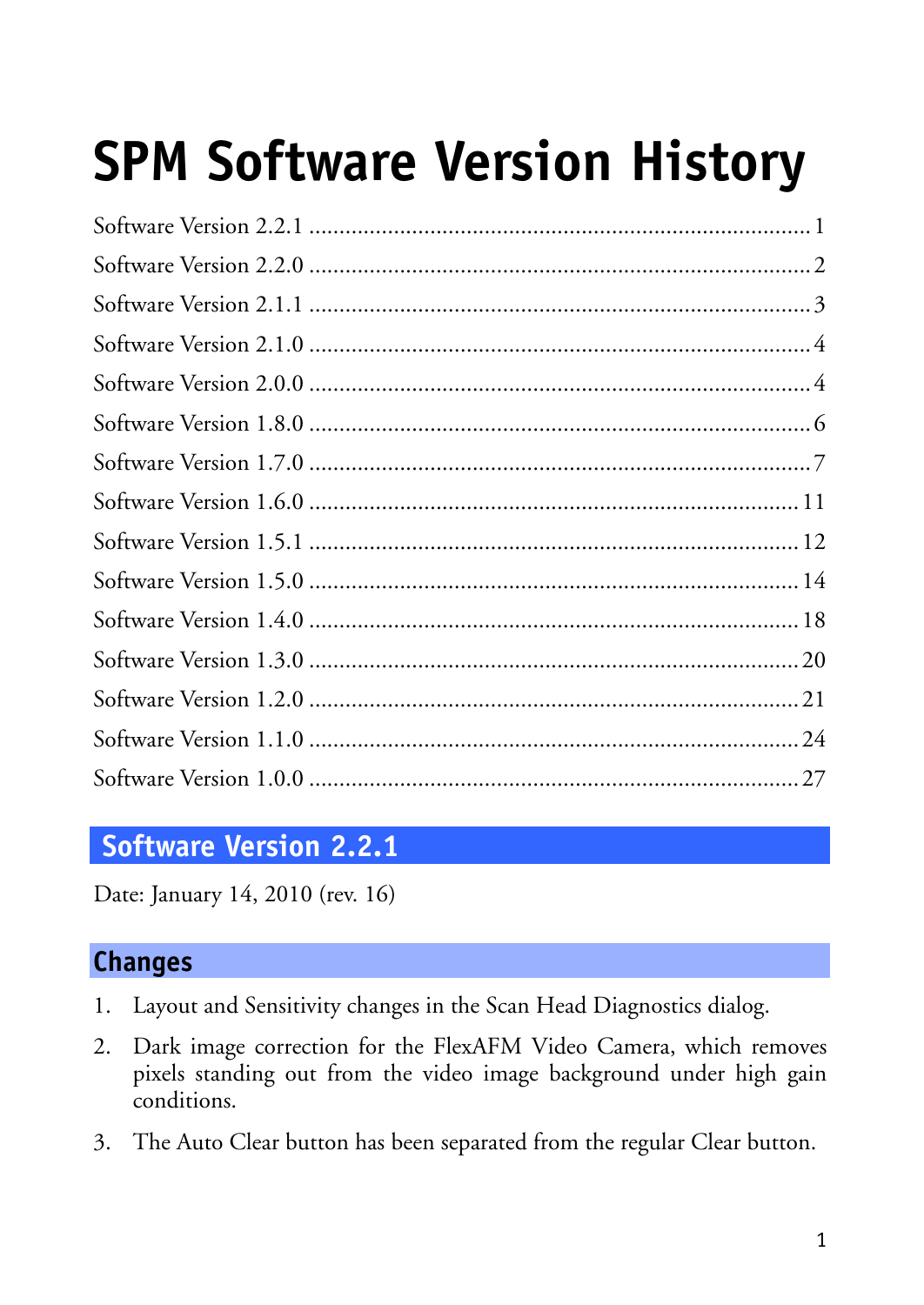SOFTWARE VERSION 2.2.0

4. Files with the extensions .HED, .PAR, .CHART, .INI, and .LLD will be read and written in UTF-8 format to support Unicode characters. Files of these types that are in ASCII format will be converted to UTF-8 on the fly. Currently, .NID files will not support Unicode.

# **Corrections**

- 1. Minor bug fixes.
- 2. The incorrect offset applied by the Lithography "manipulation" function was corrected.
- 3. Crashes occurring under VISTA and Windows 7 while closing the application have been solved.
- 4. The frame rate for the FlexAFM Video Camera was adjusted to eliminate USB bandwidth bottlenecks.

# **Software Version 2.2.0**

Date: July 28, 2009 (rev. 0)

- 1. Support for the FlexAFM Video Camera has been added.
- 2. Thumbnail previews of .NID files are now available in the Microsoft Windows Explorer.
- 3. A Kelvin Probe Force Microscopy controller has been implemented in the SPM software.
- 4. Sample X- and Y-slope can now be corrected with the click of a button (no scripting interface required) or be set automatically for each measurement.
- 5. Chart context menu: Several functions (e.g. analysis tools or copy functionality) can now be accessed directly using the chart context menu. It is also possible to copy the currently selected chart to the clipboard.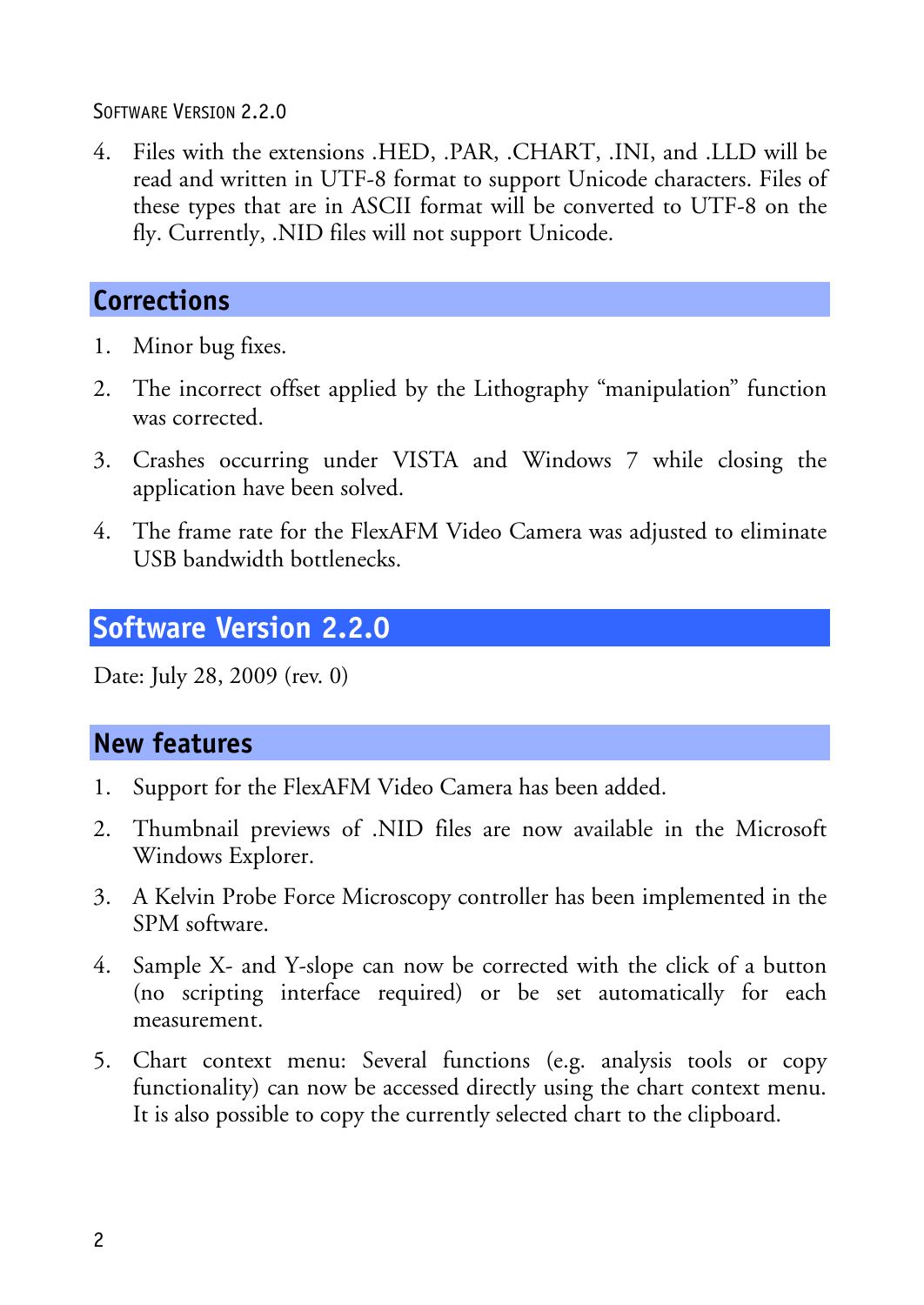6. Delete chart data: Old chart data can be deleted at all times, regardless of whether a measurement is running or not. It is also possible to select Auto delete, which deletes the old measurement data every time a full measurement is finished.

#### **Changes**

- 1. Due to the added support for the FlexAFM Video Camera and its functionality, the CompactAFM Video Camera's behavior now follows the FlexAFM Video Camera's behavior.
- 2. Scrollbars will appear if the chart view is bigger than the actual view size.
- 3. The Video Camera will be turned off in case of STM operation.
- 4. The "Start" and "Finish" button in the imaging window is now organized as a drop down list button. The drop down list button menu consists of the functions "Start", "Stop" and "Finish".
- 5. The functions "Restart measurement from bottom" and "Restart measurements from top" are also organized as a drop down list button, as are the "Start" and "Stop" buttons in the spectroscopy window and lithography windows.

# **Corrections**

1. Minor bug fixes.

# **Software Version 2.1.1**

Date: March 31, 2009 (rev. 0)

#### **New features**

1. Some features that were introduced for the FlexAFM scan head in software version 2.1.0 have been made compatible for non-FlexAFM scan heads.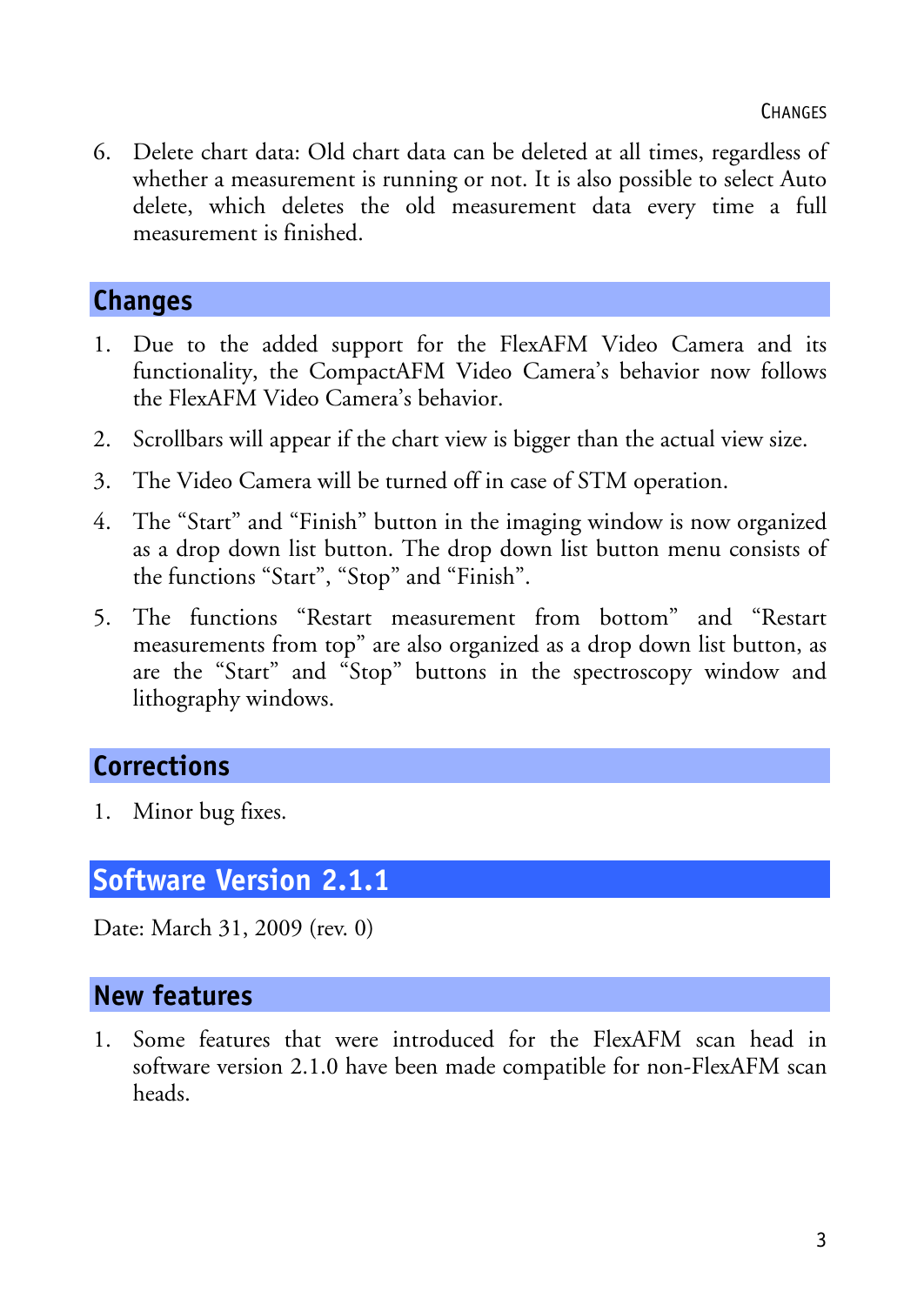#### SOFTWARE VERSTON 2.1.0

## **Corrections**

1. Minor bug fixes.

# **Software Version 2.1.0**

Date: March 12, 2009 (rev. 0)

#### **New features**

- 1. Support for the FlexAFM scan head added.
- 2. "Frequency Peak Search" dialog added.
- 3. Z-Controller D-Gain enabled for the "Adaptive PI" Z-Feedback algorithm.

#### **Changes**

1. The check "Scan head Diagnosis" dialog has been modified to support the FlexAFM scan head. Some of the additional indicators are also available for non-FlexAFM scan heads. The lateral deflection indication is only available for FlexAFM scan heads.

## **Corrections**

1. Minor bug fixes.

# **Software Version 2.0.0**

Date: January 27, 2009 (rev. 0)

#### **New features**

1. All Nanosurf control software now contains a dedicated lithography module. With the traditional Nanosurf ease of use, this module can turn your microscope from a surface visualization tool into a surface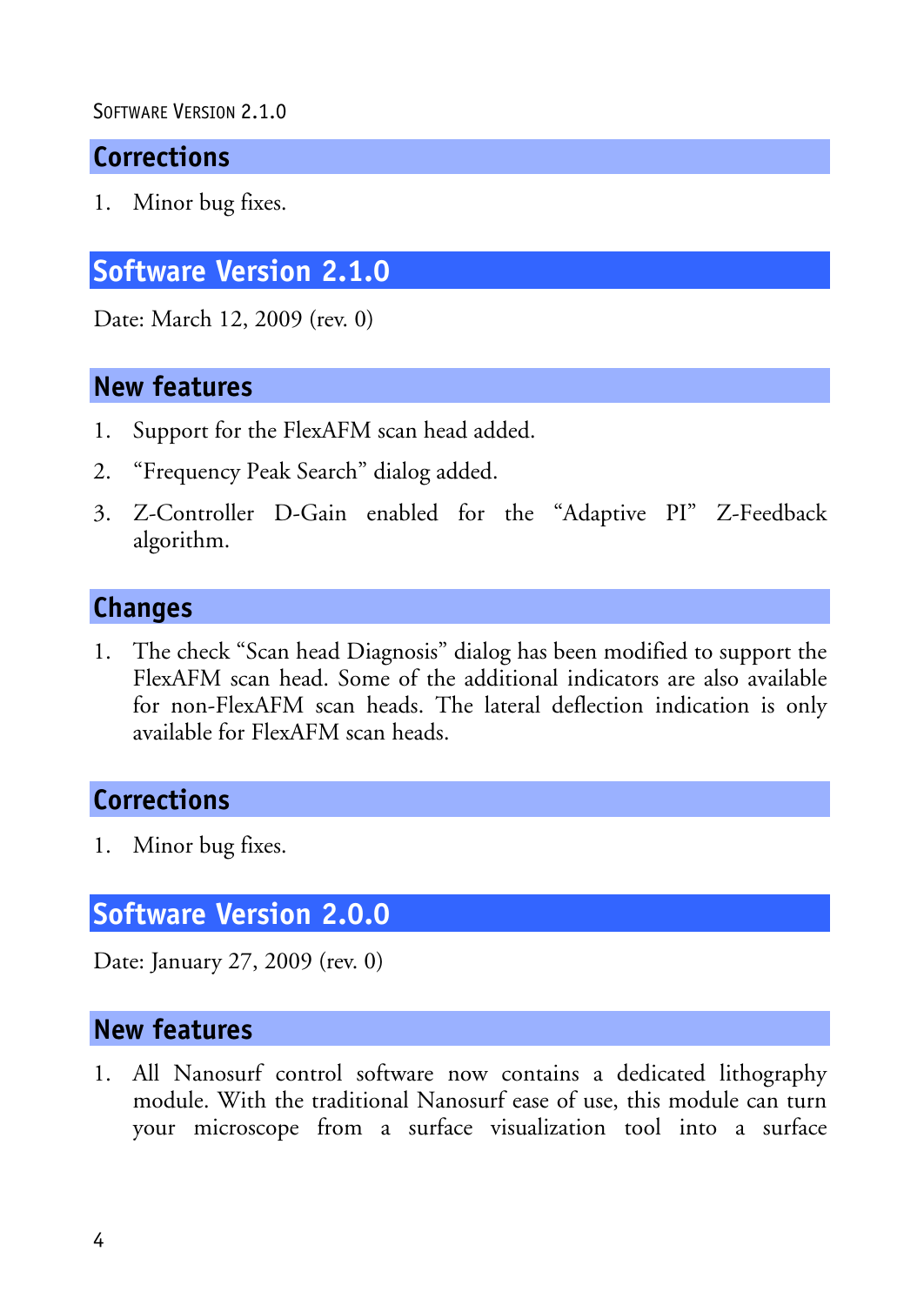manipulation tool that can write complex patterns or execute direct freehand tip manipulations.

Features and Benefits of the Lithography module:

- Control software integration: Easy handling and quick results for beginners
- Direct, mouse-controlled, freehand tip movement: Scratch patterns, draw oxidation lines, push particles
- Even more possibilities with the licensed Lithography Option: Use multi-layered vector graphics or multi-level pixel graphics to create complex patterns on your sample surface with just a few mouse clicks
- 2. The Data Info panel content can be copied to the clipboard and/or saved to a file. The content is organized as "key  $\rightarrow$  value" and separated by a <tab>. This allows easy import to e.g. Excel or Word.
- 3. It is now possible to close all open ".nid" documents at once.

#### **Changes**

- 1. The scaling of the chart no longer affects the axis text size, unless the display size is smaller than 256 pixels.
- 2. The Approach panel now uses a progress bar to indicate any approach or retract action.
- 3. Sensor calibration has been improved. The number of sensor Z-axis movements during calibration or operating mode change has been reduced to a single lift-up event.
- 4. Adjustment of the free vibration amplitude has become faster and more accurate for very low amplitudes.
- 5. The Serial Com Port selector "Controller configuration Dialog" now allows selection of any com port number between 1 and 256. Available Com ports may show extra text next to the COMx text e.g. "COM3 USB Serial Port".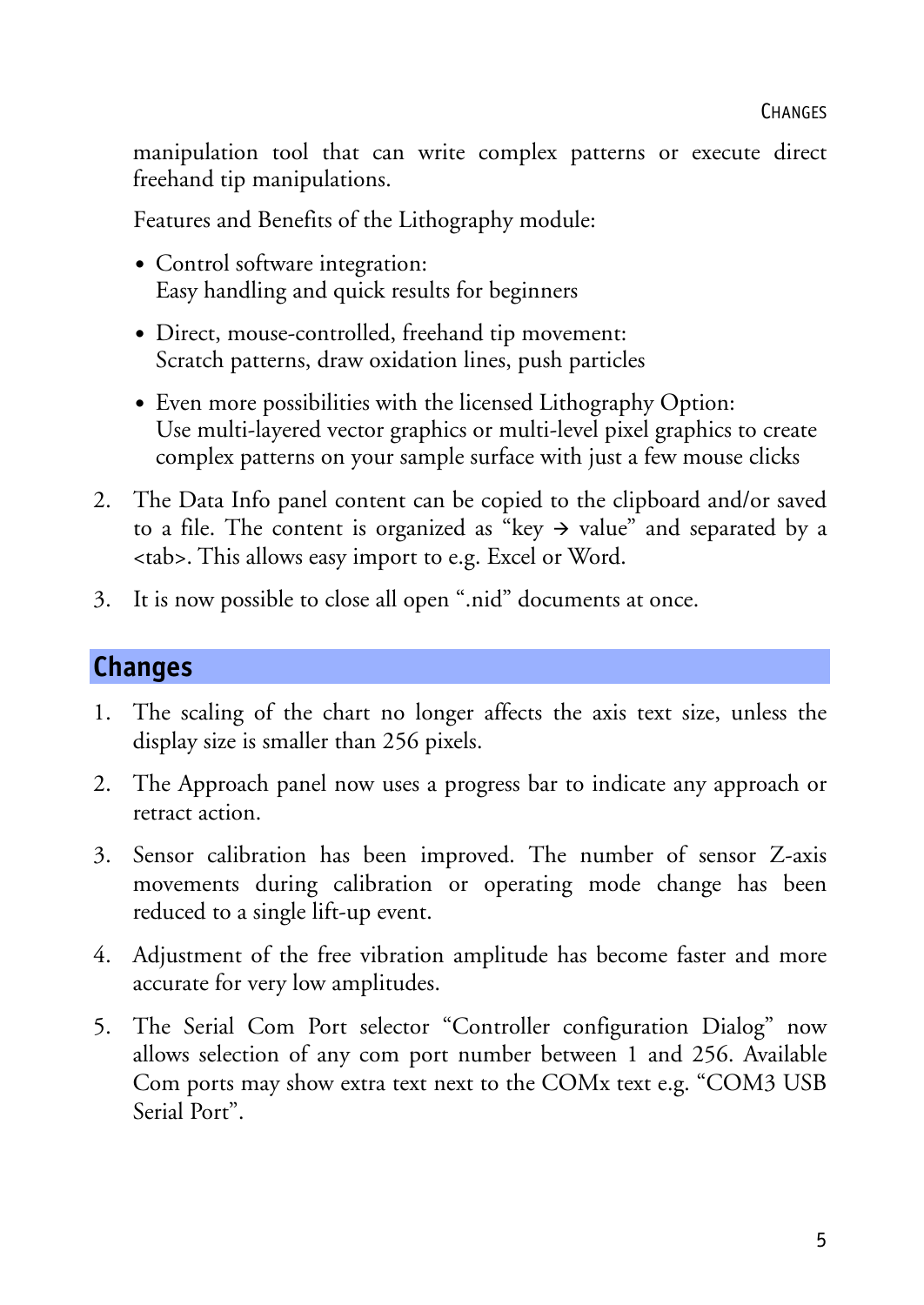SOFTWARE VERSION 1.8.0

- 6. The "Frequency Sweep" chart is now displayed in the "Tool Results" panel. As before, the "Frequency Sweep" chart can also be displayed as a measurement by checking "Display sweep chart" in the "Mode Properties" section of the "Operating Mode" panel.
- 7. Text strings in script files to be used with the Scripting interface should now use a semicolon rather than a comma to separate elements. Example: " $1.25, 10.25, \ldots$   $\rightarrow 1.25, 10.25, \ldots$ ".
- 8. The language selection in the "User Interface" dialog has become a dropdown list.
- 9. The firmware version is now checked at startup of the PC software. If the firmware version of the controller does not match the firmware version in the "bin" directory of the software, the firmware will be updated regardless of whether the firmware in the controller is newer or not. This new behavior assures that the PC software and the controller firmware are compatible.

## **Corrections**

- 1. The flickering of chart views when resizing has been reduced.
- 2. Minor bug fixes.

## **Software Version 1.8.0**

Date: March 31, 2008 (rev. 0)

- 1. Support for the SPM S50 and S200 Controllers was added.
- 2. Charts and documents can now also be exported as TIFF and PNG files.
- 3. A new and signed USB to Serial converter driver has been integrated into the installation process. The installation is silent, but any device that uses a USB to Serial converter must be disconnected during the installation. The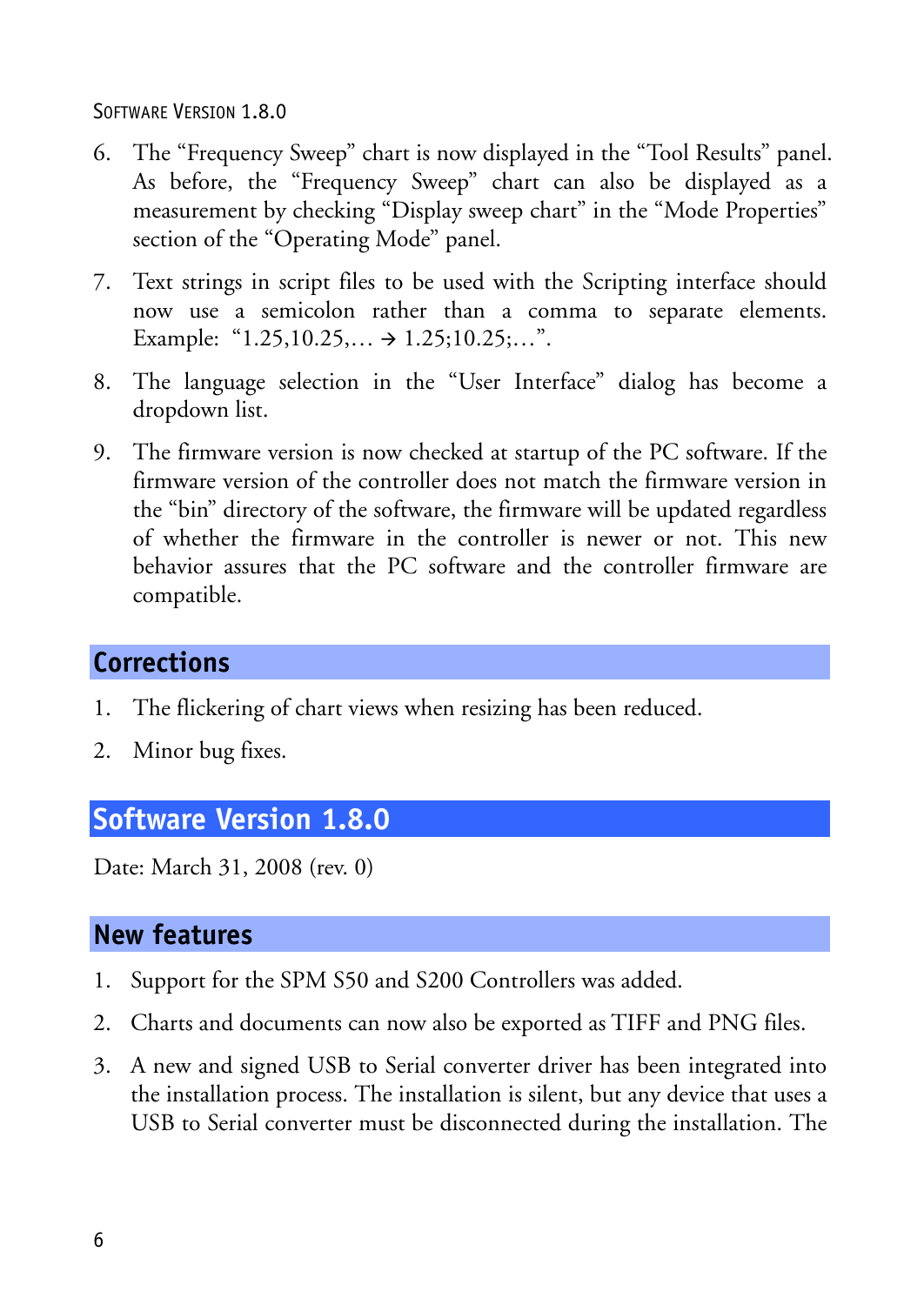driver will be installed in both the setup and update version of the Nanosurf software installation.

This new USB driver and some internal communication reprogramming have been implemented to protect the application from crash at application shutdown and to avoid lost of data on PCs with multiple CPU cores.

# **Corrections**

- 1. Video window presentation and handling have been improved.
- 2. The Positioning, Imaging and Spectroscopy window will not be opened when the application is started through a double-click on a NID file.
- 3. Minor bug fixes.

# **Software Version 1.7.0**

Date: January 8, 2008 (rev. 3)

## **New features**

- 1. Nanosurf Report v5 is now supported.
- 2. easyScan 2 STM only: A short voltage pulse can be generated by a new button "Tip cleaning" in the "Tip Properties" Panel. The voltage pulse height is 5V and approx. 100ms in duration.



3. The application software is now localized to Japanese, China Traditional and Chinese Simplified languages.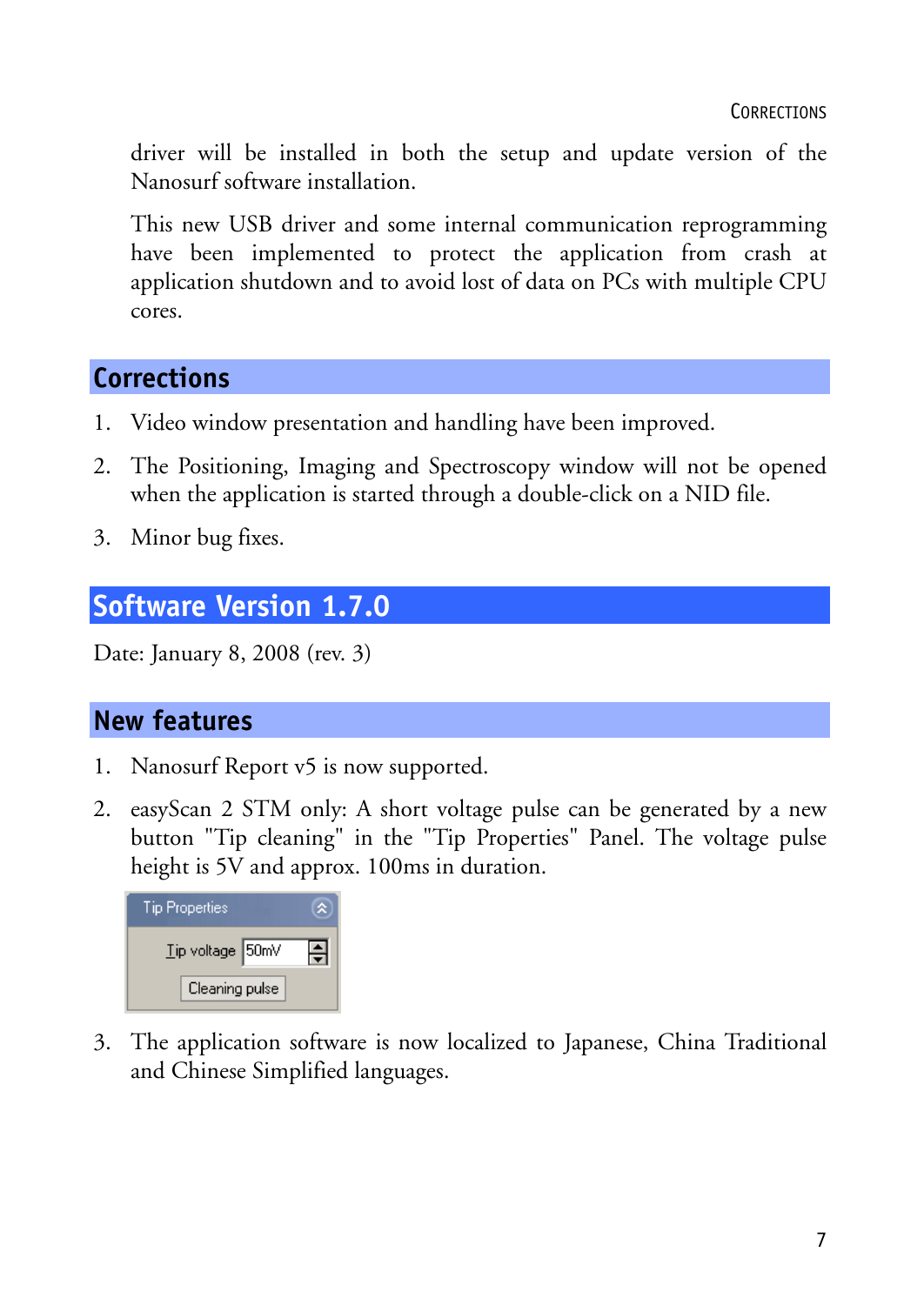SOFTWARE VERSION 1.7.0

4. User defined Scripts and Report templates are now displayed in their own respective menus, are sorted alphabetically, and can be arranged in subdirectories that are display as submenus.



5. An updated Cantilever Browser dialog, which displays more properties of the Cantilevers in a table. Also, new Cantilever types are available and supported by the application: A selected range of available NanoWorld/Nanosensor, BudgetSensors and AppNano Cantilevers are now preconfigured. There are more usable cantilever types with many different tip shapes available from each manufacturer. Please consult their product catalogue for more information.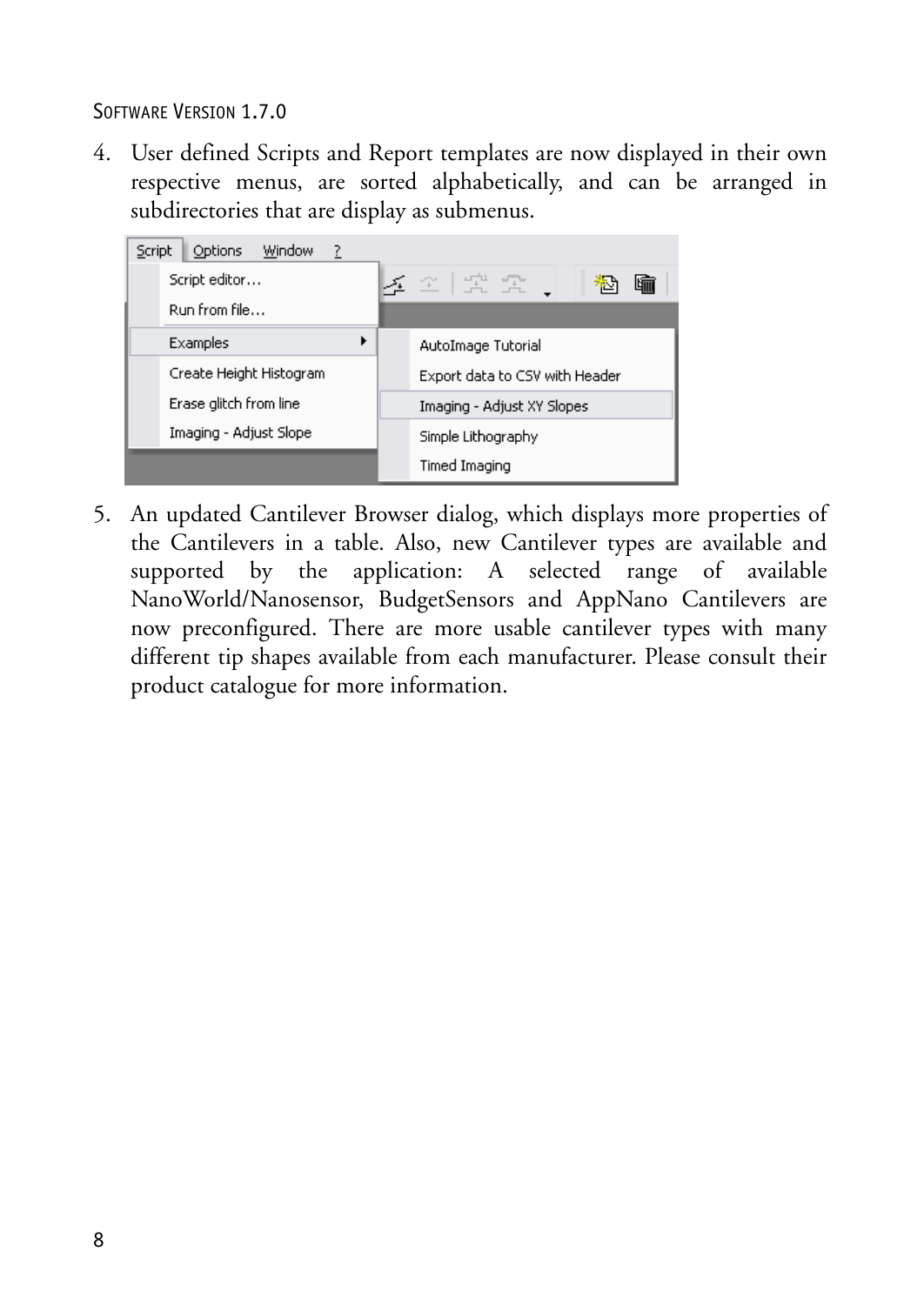#### NEW FEATURES

| Name                    |                                                                                                       | Spring constant   Resonance freq. | Length         | <b>Width</b>             | New     |
|-------------------------|-------------------------------------------------------------------------------------------------------|-----------------------------------|----------------|--------------------------|---------|
| <b>CONTR</b>            | $0.2$ N/m                                                                                             | 13kHz                             | 450um          | $50 \mu m$               |         |
| <b>NCLB</b>             | 48 N/m                                                                                                | 190kHz                            | 225µm          | 38 <sub>µm</sub>         | Edit    |
| <b>XYNCHR</b>           | 42 N/m                                                                                                | 330kHz                            | 125µm          | $30 \mu m$               |         |
| <b>MFMR</b>             | 2.8 N/m                                                                                               | 75kHz                             | 225µm          | $28 \mu m$               | Delete  |
| EFMB.<br>LFMR.          | 2.8 N/m<br>$0.2$ N/m.                                                                                 | 75kHz<br>23kHz                    | 225µm          | 28 <sub>µm</sub>         |         |
| <b>CONTSCPt</b>         | $0.2$ N/m                                                                                             | 23kHz                             | 225µm<br>225µm | $48 \mu m$<br>$48 \mu m$ |         |
| ContAl-G                | 0.2 N/m                                                                                               | 13kHz                             | 450µm          | $50 \mu m$               |         |
| Tap190Al-G              | 48 N/m                                                                                                | 190kHz                            | 225µm          | 38µm                     |         |
| Tap150Al-G              | 5 N/m                                                                                                 | 150kHz                            | 125µm          | $25 \mu m$               |         |
| Multi75AI-G             | 3 N/m                                                                                                 | 75kHz                             | 225µm          | $28 \mu m$               | Default |
| Deflection signal unit: | ◯ Use meters based on head calibration<br>◯ Use newtons based on mounted cantilever's spring constant |                                   |                |                          |         |

- 6. Two cantilever deflection unit styles are now available for all static force operating modes: The deflection of the cantilever is either displayed as [m] or [N/m] in all charts. The [N/m] display method is particularly useful for Force/Distance curve measurement with the Spectroscopy Window. Use the selection in the Menu "Options / Config Cantilever types". See the screen shot above.
- 7. easyScan 2 System only: if the Signal Module A is installed in the controller, a new dialog is available at menu "Options / Config Signal Module..." to configure the various output signals: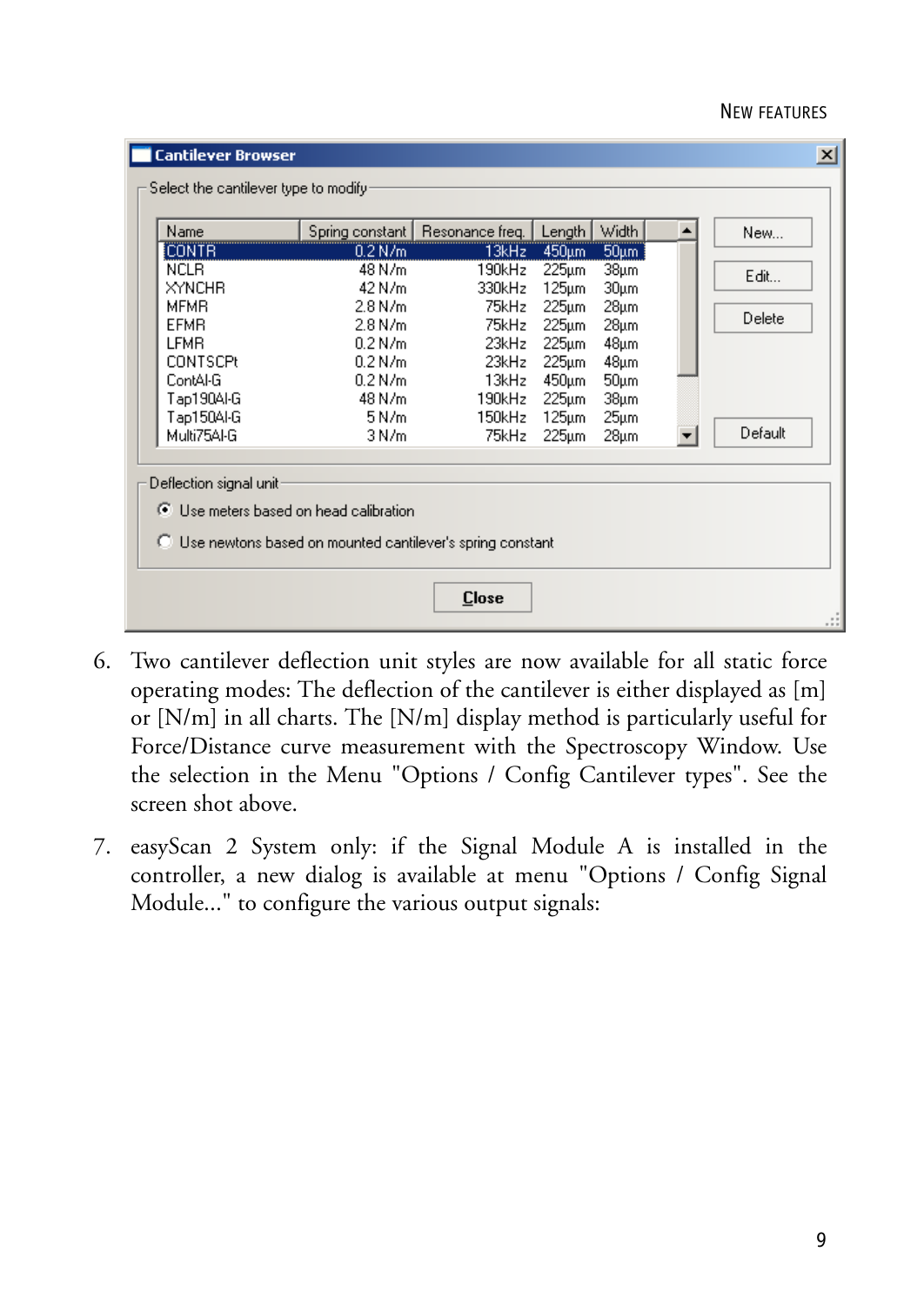#### SOFTWARE VERSION 1.7.0

| Signal module configuration                        |  |
|----------------------------------------------------|--|
| Tip signal mode                                    |  |
| Current measurement input                          |  |
| ◯ Voltage source output                            |  |
| ◯ Direct feedtrough with "Tip Voltage" Input - BNC |  |
| Cantilever excitation mode                         |  |
| lnternal source                                    |  |
| ◯ External source                                  |  |
| Sync output mode                                   |  |
| Imaging:                                           |  |
| High level from begin to end of line               |  |
| Spectroscopy:                                      |  |
| High level from begin to end of line               |  |
|                                                    |  |
| Cancel<br>OK                                       |  |

#### **Changes**

- 1. The Positioning, Imaging and Spectroscopy windows now save their positions and visibility status in the chart-configuration file as well. This provides better customization support for window placement and visual configuration (hidden, shown, or min- or maximized) at startup if the current window placement is saved to the Default chart file.
- 2. "Color map" and "shade map" charts are now displayed with multiple threads. This improves the drawing performance on systems with multiple CPU cores.
- 3. easyScan 2 STM only: The manual approach speed can be configured by a new value in the scan head calibration file: "MaxApproachSpeed=1.0".
- 4. Integer values in the Windows Registry are now saved as Integer-Keys and not as Strings-Keys as they were before. Old String-Keys are still readable.
- 5. Scripts have to be saved as UTF-8 formatted files to support international characters and not as ANSI or simple text.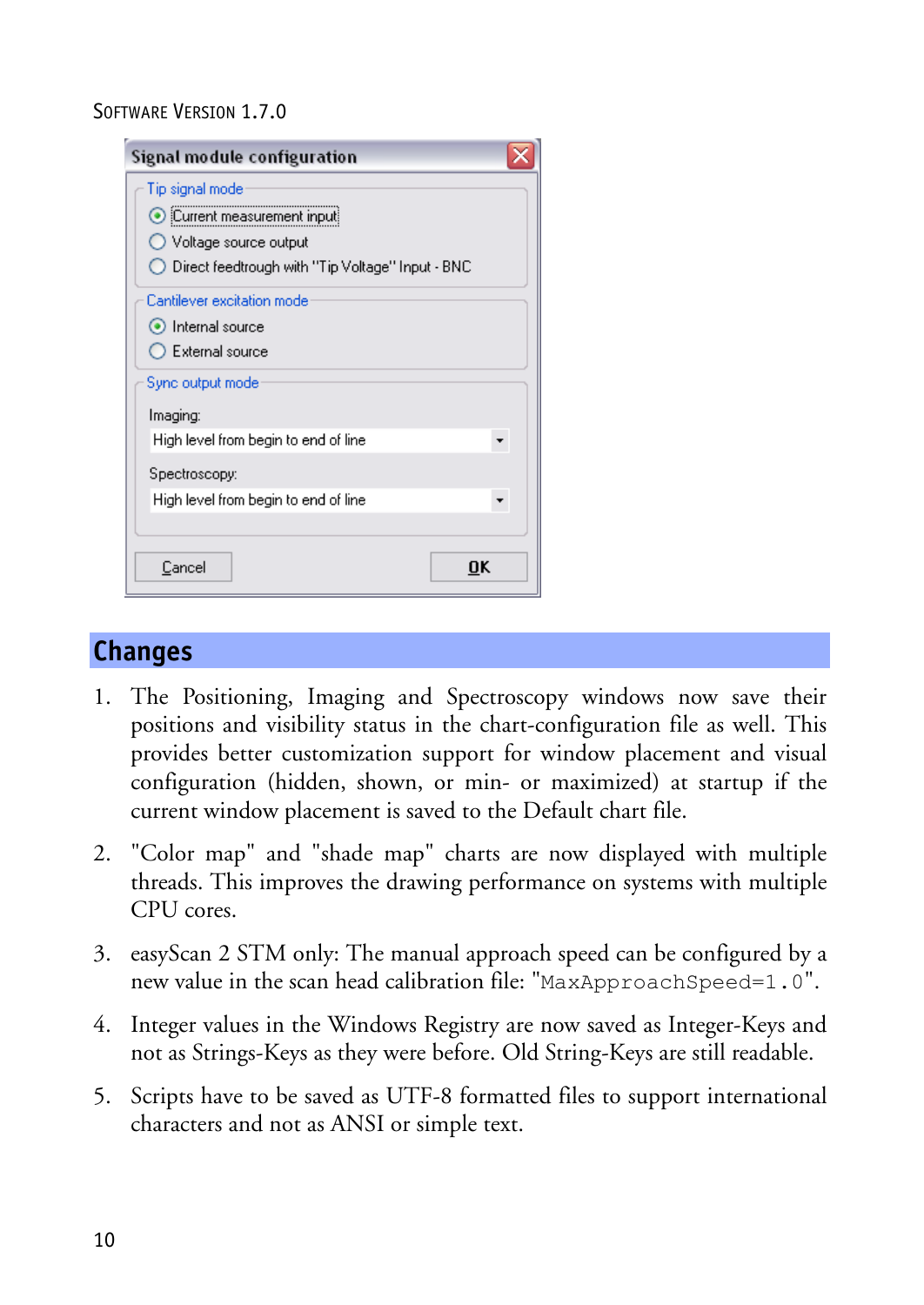# **Corrections**

- 1. The "3D View"-chart could crash if the number of lines and points where not equal. This bug has been fixed.
- 2. If Windows was configured to hide file extensions, the deletion of saved crash files was not possible. This has now been corrected.
- 3. If Windows was configured to use a character other than '.' as decimal point, the script function objData.SetLine() could not convert the data string. To solve this error, any script using SetLine() should first join data by using the command Join(dataarray,";"). Do not use Join(dataarray,",").
- 4. Slow scanning of images with 2000 pixels or more could crash the firmware in the controller. This problem has been solved.
- 5. Various User Interface menu and Toolbar bugs have been corrected to avoid some rare cases where crashes occurred when the mouse hovered over a menu or tool bar item.

# **Software Version 1.6.0**

Date: May 3, 2007 (rev. 0)

- 1. The application software is now compatible with Microsoft Windows Vista.
- 2. The application software is now compatible with international character sets.
- 3. easyScan 2 System only: Driver support for new easyScan 2 AFM Video Module.
- 4. New Scripting Interface commands. Read more details on page "Version history" of the Script Programmers Manual.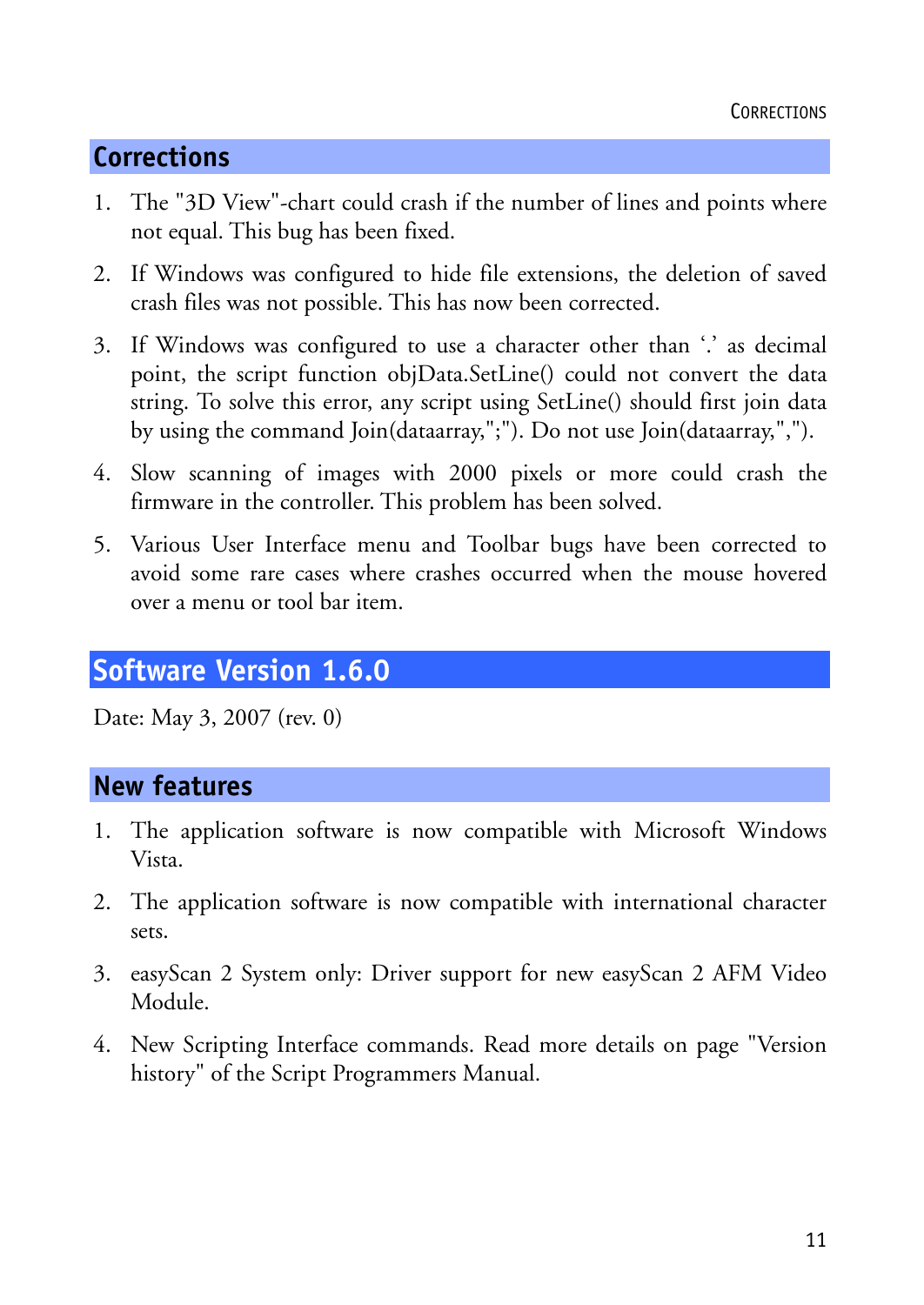#### SOFTWARE VERSION 1.5.1

## **Changes**

1. Improved automatic detection of different video module driver.

# **Corrections**

- 1. At start up or upon loading of parameter/chart files an empty error dialog could be displayed. This bug has been corrected.
- 2. The approach was started even if the frequency sweep displayed an error. This bug has been corrected.
- 3. Print Preview could crash if resized corrected.
- 4. Maximum number of data points could be too high in some operating mode.
- 5. Save and restore functionality of Workspaces improved.
- 6. Improved Controller communication to handle special rare cases.

# **Software Version 1.5.1**

Date: November 24, 2006 (rev. 1)

- 1. New tool "Correct background plane" added to the Tool menu. With this function it is possible to remove the slope in X and Y direction of an image. The plane is defined graphically by three points in a color map chart. These three points should mark positions of equal height. The software then calculates the plane which contains all three points and subtracts this plane from the image data. Thus it sets the height of the three points to an equal height.
- 2. The tools "Create cross section" and "Calc line roughness" are now active in Line charts too.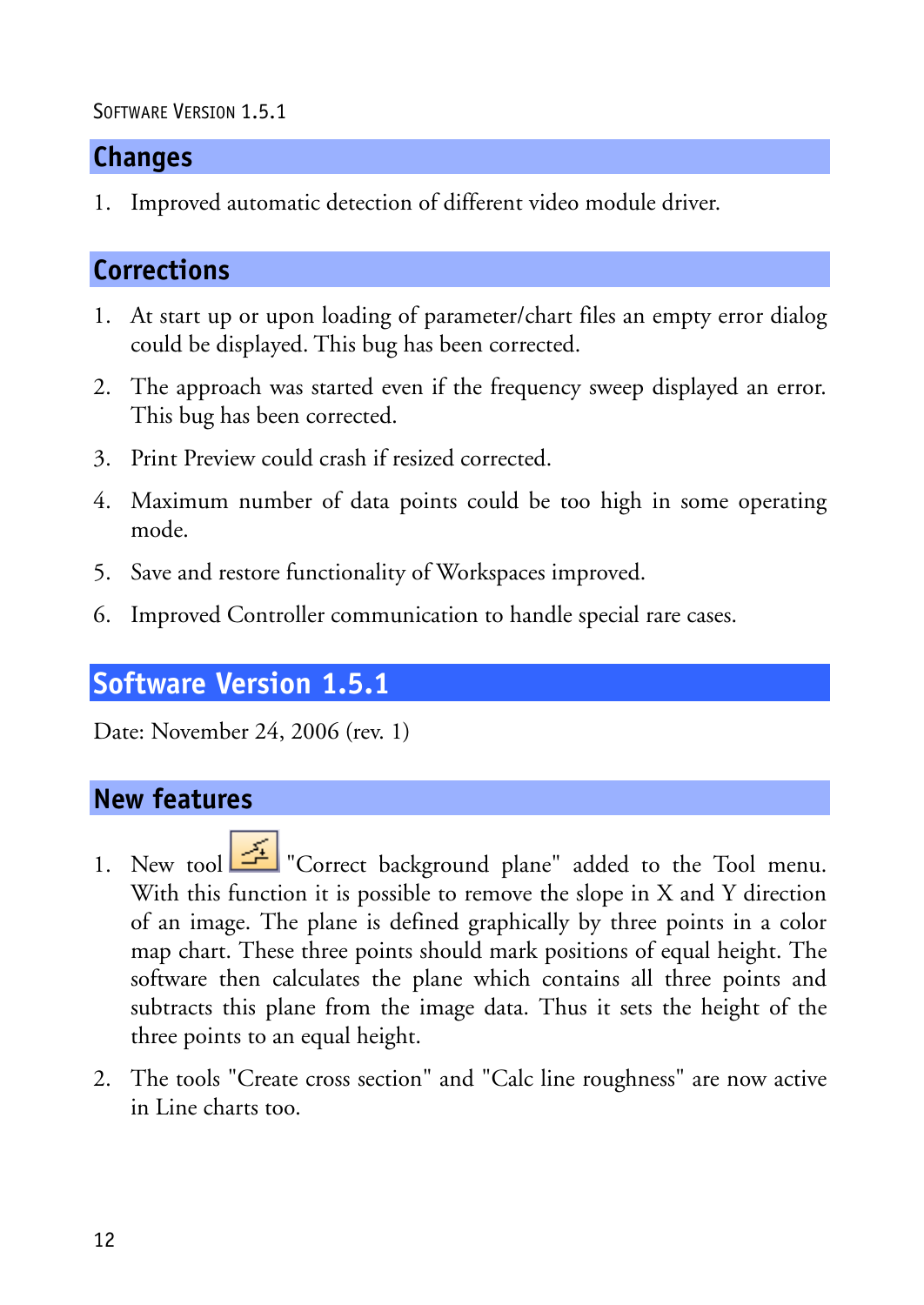# **Changes**

- 1. The change in behavior of the tool "Correct Scan Line Levels" in v1.5.0 is changed back except for the creation of a full copy of the document. Together with the background plane correction tool this behavior is more useful.
- 2. Maximum "Time/line" value in the imaging panel is increased from 10s to 120s.

# **Corrections**

- 1. The dialog shown without any text content is no longer displayed if some special Chart- or Parameter files are loaded.
- 2. The creation of a new chart in an empty window or document no longer crashes the software.
- 3. Write access to a write protected file is now displayed as an error.
- 4. Approach stage motor movement during system initialization is now suppressed and does not result in an endless movement.
- 5. Improved video camera driver detection. The parameter setting for the two known drivers is automatically set. For unknown drivers the user can adjust the parameters with the configuration buttons in the "Config. Controller" dialog.
- 6. The predefined position of the tip at approach now correctly loads from hed-files at start up or after change of calibration file.
- 7. A wrong message "Approach at max limit" appeared in the approach panel at start up. This bug has now been fixed.
- 8. The P- and I-Gain settings of the Z-Controller were limited to wrong maximum values on some older calibration files. This bug has been fixed.
- 9. easyScan 2 System only: During STM approach the movement could suddenly speed up and never reach the target. This error has been corrected.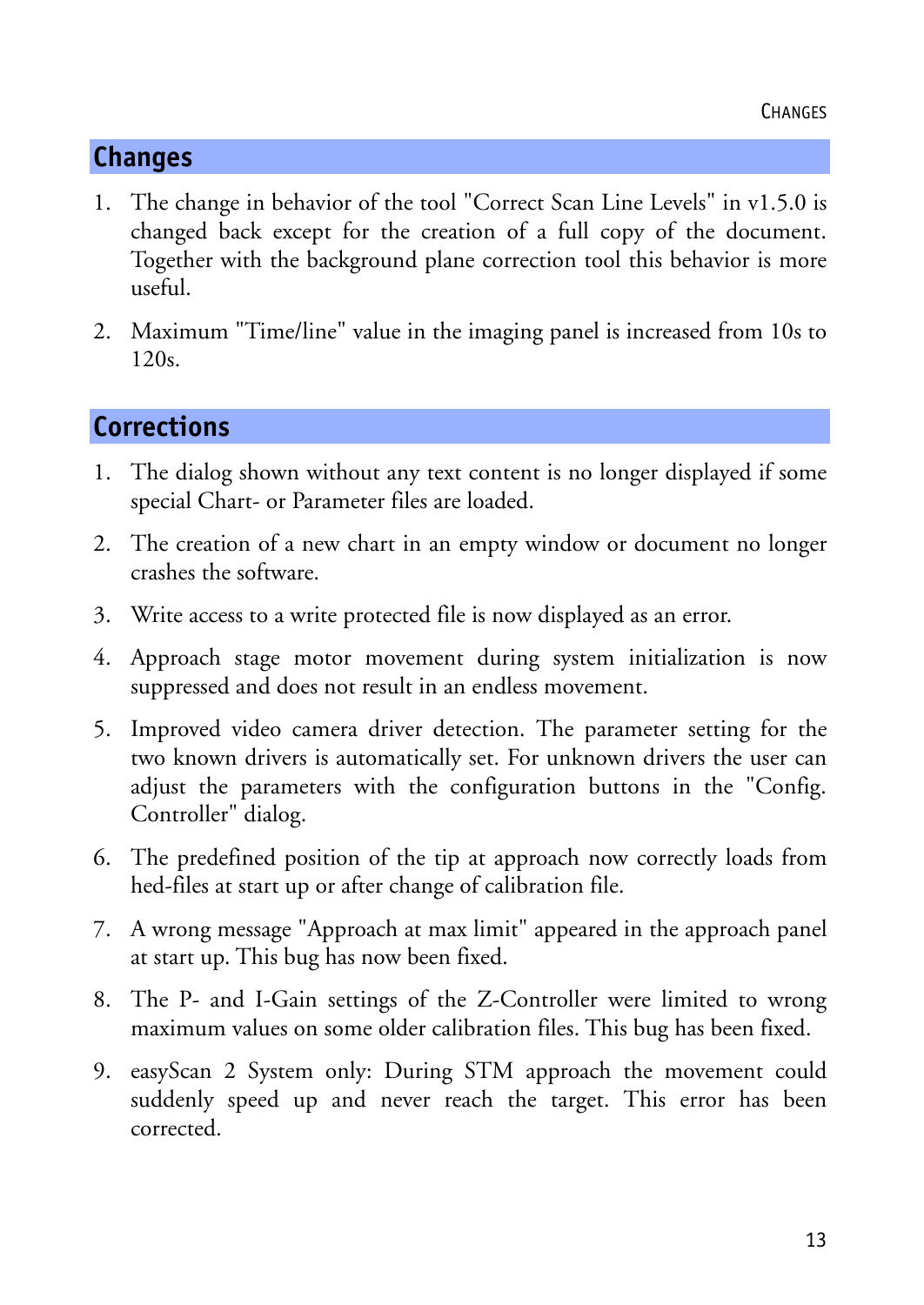<span id="page-13-0"></span>SOFTWARE VERSION 1.5.0

**Software Version 1.5.0** 

Date: August 15, 2006

## **New features**

1. The 3D view chart has been replaced with an interactive OpenGL version with much better image quality.



To interactively control the view of the surface, click and hold the left mouse button down over the 3D image area:

- To change the rotation angle, move the mouse left/right,
- To change the tilt angle, move the mouse up/down.

To change different properties, additional keys or mouse buttons have to be pressed:

- To change the distance to the surface (to zoom out/in), hold down the Ctrl key while moving the mouse up/down.
- To change the surface position, hold down the Shift key while moving the mouse up/down or left/right.
- To change the z-range scale, hold down the right mouse button while moving the mouse up/down.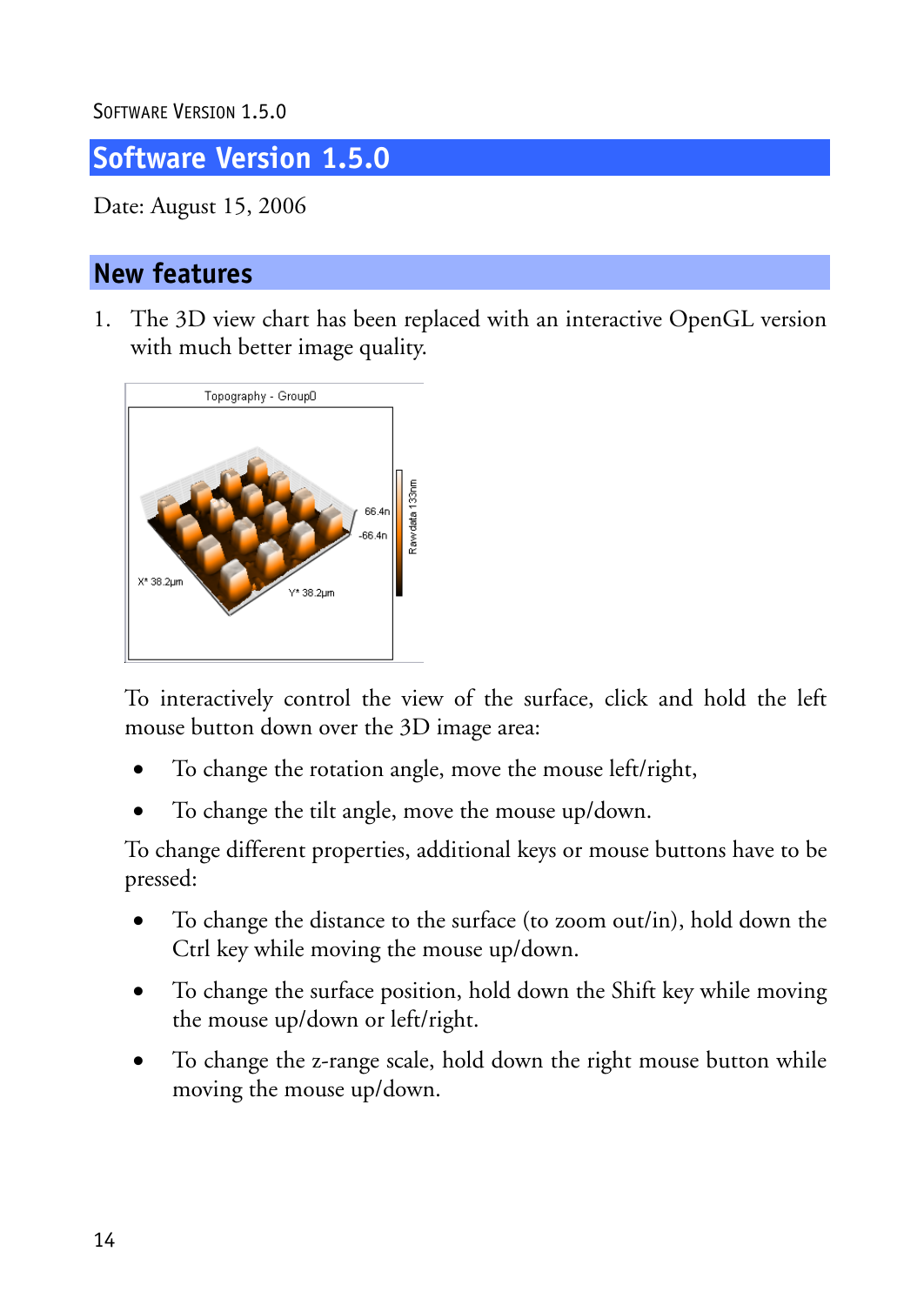• To change the light source angles, hold down both Shift and Ctrl keys. Moving the mouse left/right changes the light source azimuth from 0 – 360°. Moving the mouse up/down changes the light source altitude between  $0 - 90^\circ$ . The light source is shining from far away to the centre of the surface. An altitude of 0° means the light source is in the surface plane. An altitude of 90° means the light source is exactly above the center of the surface.

During the interaction the surface is reduced in feature complexity to improve drawing speed. The final redrawing time after releasing the left mouse with full surface precision could be slow on older PCs. With the Chart Properties "Span" and "Center" you can define the thresholds for high and low features.

Hint: To create good-looking 3D images use the Tool "Correct Scan Line Level" and then the new Glitch and Noise reduction filters to remove unwanted measurement artifacts. Set the light source azimuth to 90° (parallel to the scan lines) to remove unwanted shadows between individual

scan lines. Click the  $\frac{t\sqrt{2}}{t}$  tool bar button once or twice until no clipping of high features is visible (or adjust the "Span" and "Center" Properties).

2. A new Imaging Mode for MFM/EFM measurements is implemented in the Advanced level User Interface:

A full description of the theory and operational usage can be found in technical note **TN00031 MFM**, which registered users can download from the support area of our home page.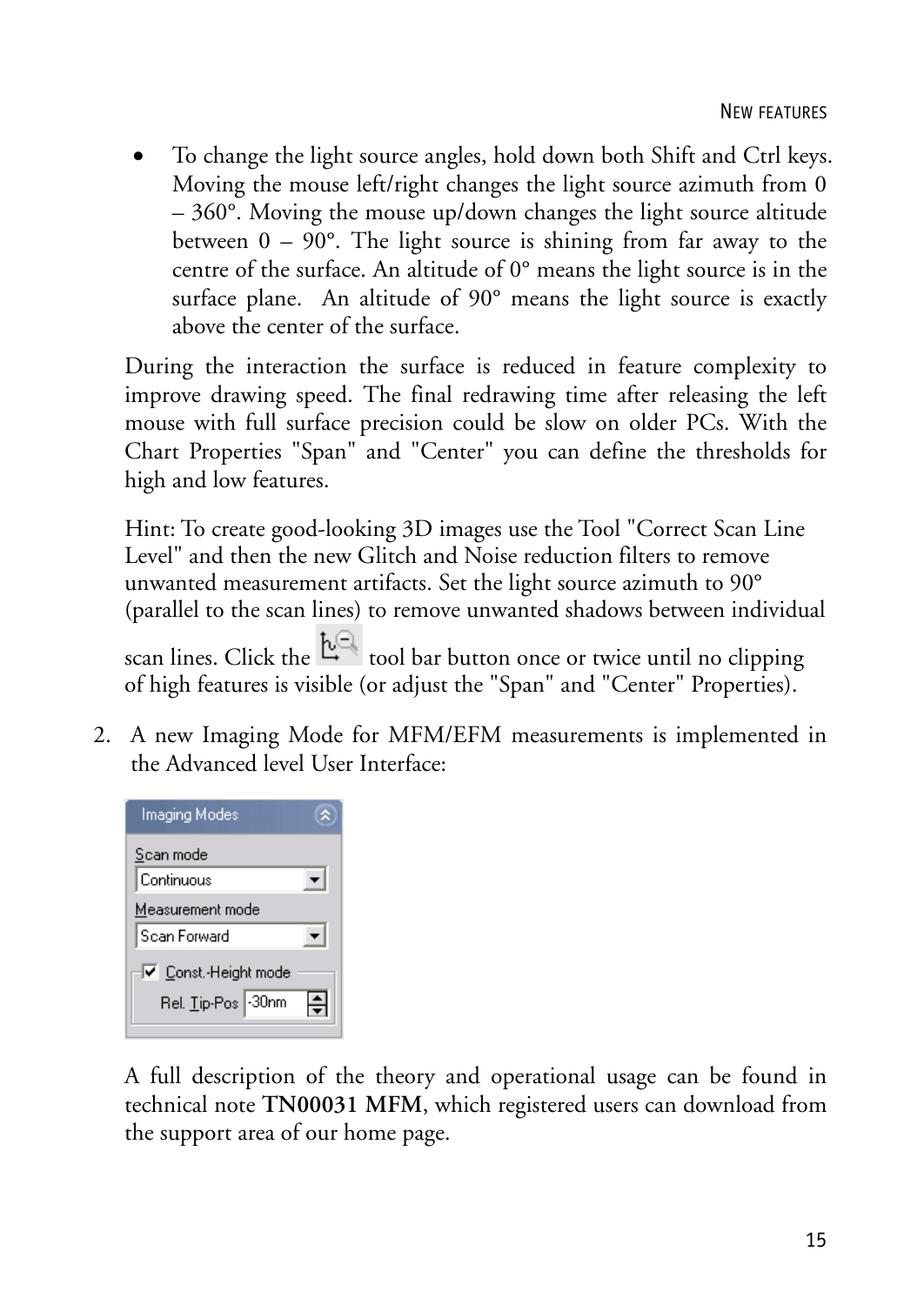SOFTWARE VERSION 1.5.0

3. A new Approach Option to control the stage position is implemented in the Advanced level User Interface:



The slider defines the position of the tip during the approach. Normal position is in the center at 0µm. For surfaces with deep or high features close to the maximal z-scan range it could be better to set the tip position close to one side of the z-range. For surfaces with holes set the tip position closer to "Retracted". For surfaces with high small features set the tip position closer to "Advanced".

After the approach you can also readjust the tip position with this slider (e.g. drift movement compensation). To do this click and drag the slider to the desired position and release it. Then the approach motor starts to move the scanner stage and the z-feedback controller tracks the tip position until it reaches the new position. The "Approach speed" parameter controls the stage moving speed. Use speeds as slow as possible to minimize the risk of tip damage. If the movement takes too long click the "Stop" button to interrupt the movement.

4. Two new Tools to reduce image distortions are implemented (Tools Menu):

또는 Apply Glitch reduction filter<br>또한 Apply Noise reduction filter

They reduce typical imaging problems: The "Glitch" filter removes single scan line distortions. The "Noise" filter removes overall pixel noise. To apply a filter to a signal click to the corresponding Color map chart and select the menu item or tool bar button. A copy of the full document is created with the selected signal filtered; all other signals remain unchanged.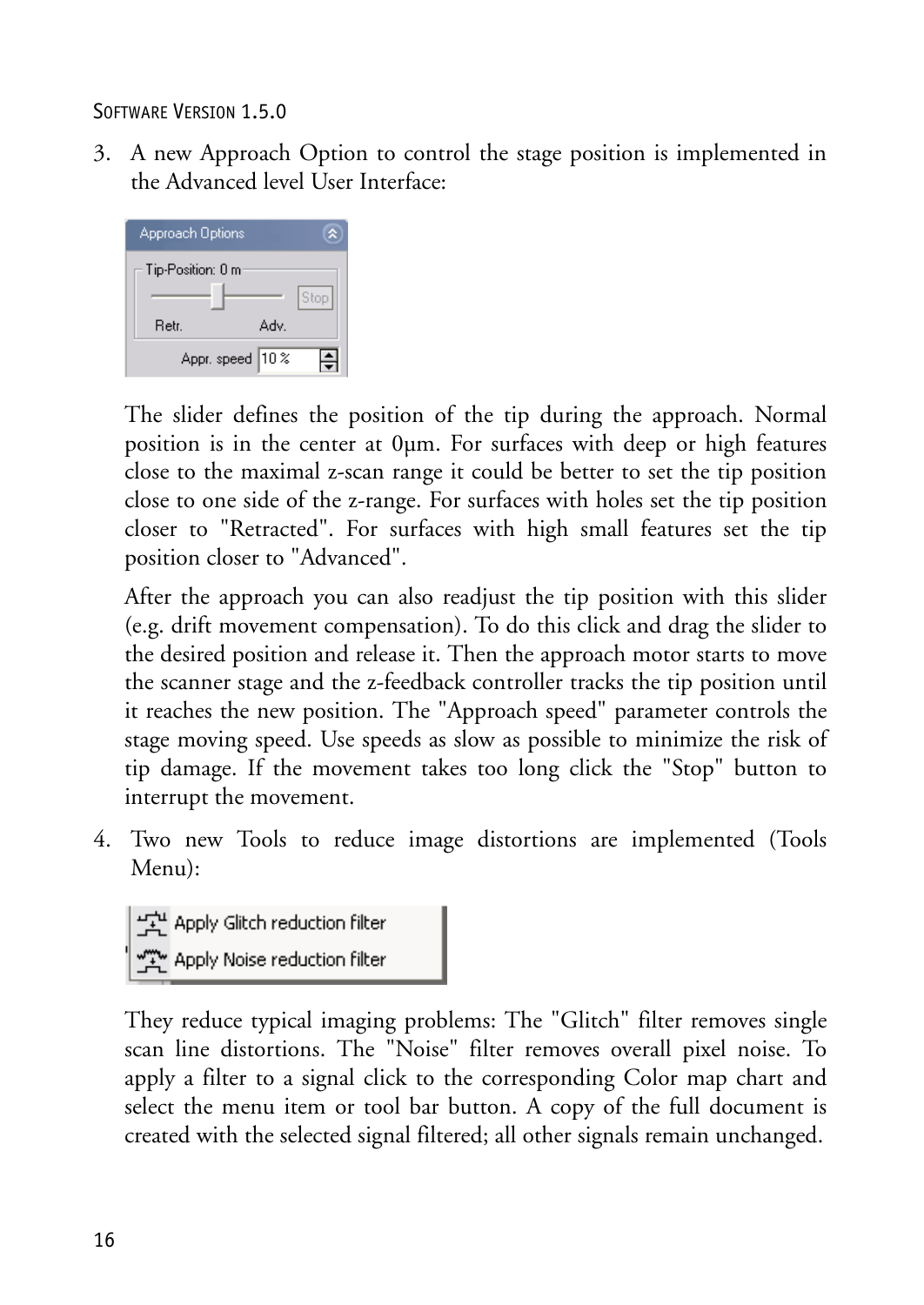Hint: These filters are very useful for creating good-looking 3D images because even small glitches and noise disturbances are very visible in the 3D rendering because of the lighting.

- 5. The sliders in the Video Options Section of the Video Panel are now interactive during the sliding, and the video updates image immediately. The illumination only changes immediately if the scanner is not scanning.
- 6. A new automatic hardware signal offset calibration prior to the approach enables better low amplitude measurements in Dynamic Force and Phase Contrast Operating Modes.

## **Changes**

- 1. Printing and Windows BMP-Export has been improved. A poorly sized document window size no longer clips the charts. Also the background is now white.
- 2. A change of scan speed ("Time / Line") lo longer forces a restart of the current image.
- 3. The tool "Correct Scan Line Levels" now creates a full copy of the document like the Glitch and Noise reduction filters. The results no longer depend on the selected chart filter. Instead, the tool always uses the raw data, and alters the height values of the selected line to the mean height value of all raw data points between the start and end point of the selected line. These changes help to get good-looking results more quickly.

# **Corrections**

- 1. A 0% illumination setting now completely switches off the lateral LED illumination.
- 2. Scripting Interface properties IsMoving, IsCapturing and IsMeasuring no longer block the script execution.
- 3. Scripting Interface method StartMoveTipTo(x,y,z) and Spectroscopy Panel Position Section parameters now calculate the correct tip positions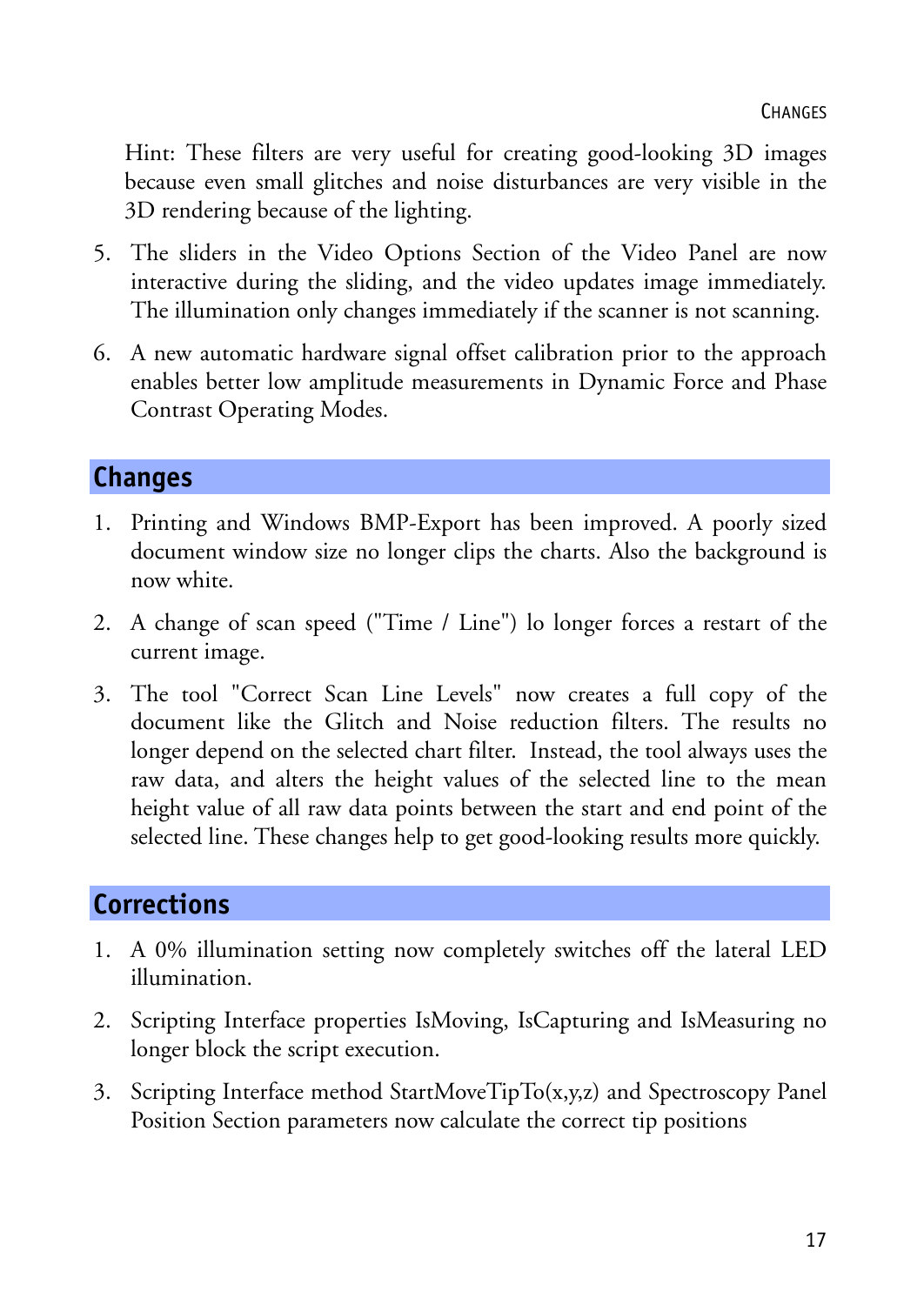<span id="page-17-0"></span>SOFTWARE VERSION 1.4.0

## **Software Version 1.4.0**

Date: March 2, 2006 (revised March 16, 2006)

- 1. Mobile S System only: Support for Mobile S Rev 2 Controller and Scan Heads.
- 2. Enhanced "Spectroscopy Window" functionality:
	- Modulation Output calculates modulation ramp with higher resolution. No more value rounding problems.
	- Modulation of "User Output"-DAC is possible now. Available with Mobile S Rev 2 Controller and easyScan 2 Systems.
	- Activation of Z-Controller and measuring of the "Topography"-Signal is now possible. Available for all Operating Modes.
	- The "Start" button changes to "Stop" during measurement. Therefore a spectroscopy sequence can now be stopped by the user at any time.
	- Range checking can now be switched off if desired. This simplifies the handling for standard spectroscopy situations where no precautions are necessary.
	- The Averaging function now only includes completed measurements and ignores spectroscopy data from aborted measurements (range check events or user stop request).
	- If range check events occur, an information dialog appears and the total amount of events is stored to the document and is visible in the Data Info Panel.
	- Small improvements in the User Interfaces for Easy, Standard and Expert Levels.
- 3. Series of images can now be captured automatically with the improved "Photo" button in the Imaging Window. A click to "Photo" activates the capturing mode until the "Photo" button is de-selected again or the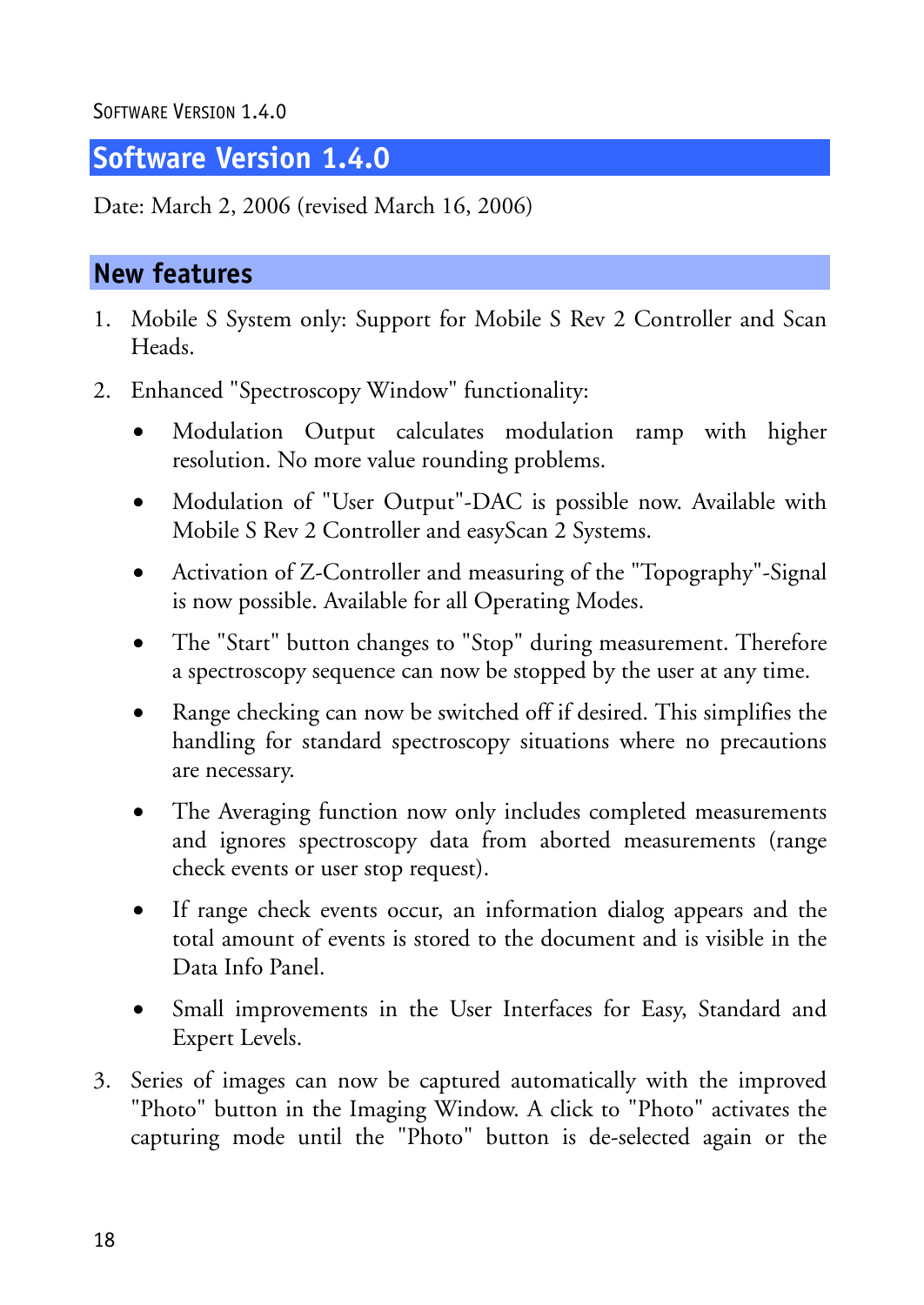scanning is stopped. In capturing mode a new document is created every time a complete frame is measured.

- 4. New User Input/Output Section in the "Operating Mode" Panel. Available with Mobile S Rev 2 Controller and easyScan 2 Systems.
- 5. Individual Sync-Output mode settings for Imaging and Spectroscopy. Refer to "Programmers Manual."
- 6. New Script Interface Properties and Methods:
	- Support for the new spectroscopy features
	- Enhanced window and dialog visibility control
	- Individual Sync-Output mode settings for Imaging and Spectroscopy.
	- Some new properties for Scan- and Approach-Class
- 7. Refer to "Version history" page in the "Programmers Manual" online help for a full documentation of the new functions.

#### **Changes**

- 1. File load and save dialogs remember the most recently selected directory and reuse it the following time
- 2. The scan head calibration dialog has an improved User Interface for better usage.

## **Corrections**

- 1. Bug in the "Measure distance " tool corrected. Distance measurement of "Cross Section"-Results was not possible.
- 2. Under certain circumstances the approach with AFM scan heads could end at maximum range instead of close to z-midrange. This is now corrected.
- 3. Software compatibility check and automatic firmware update functions are improved.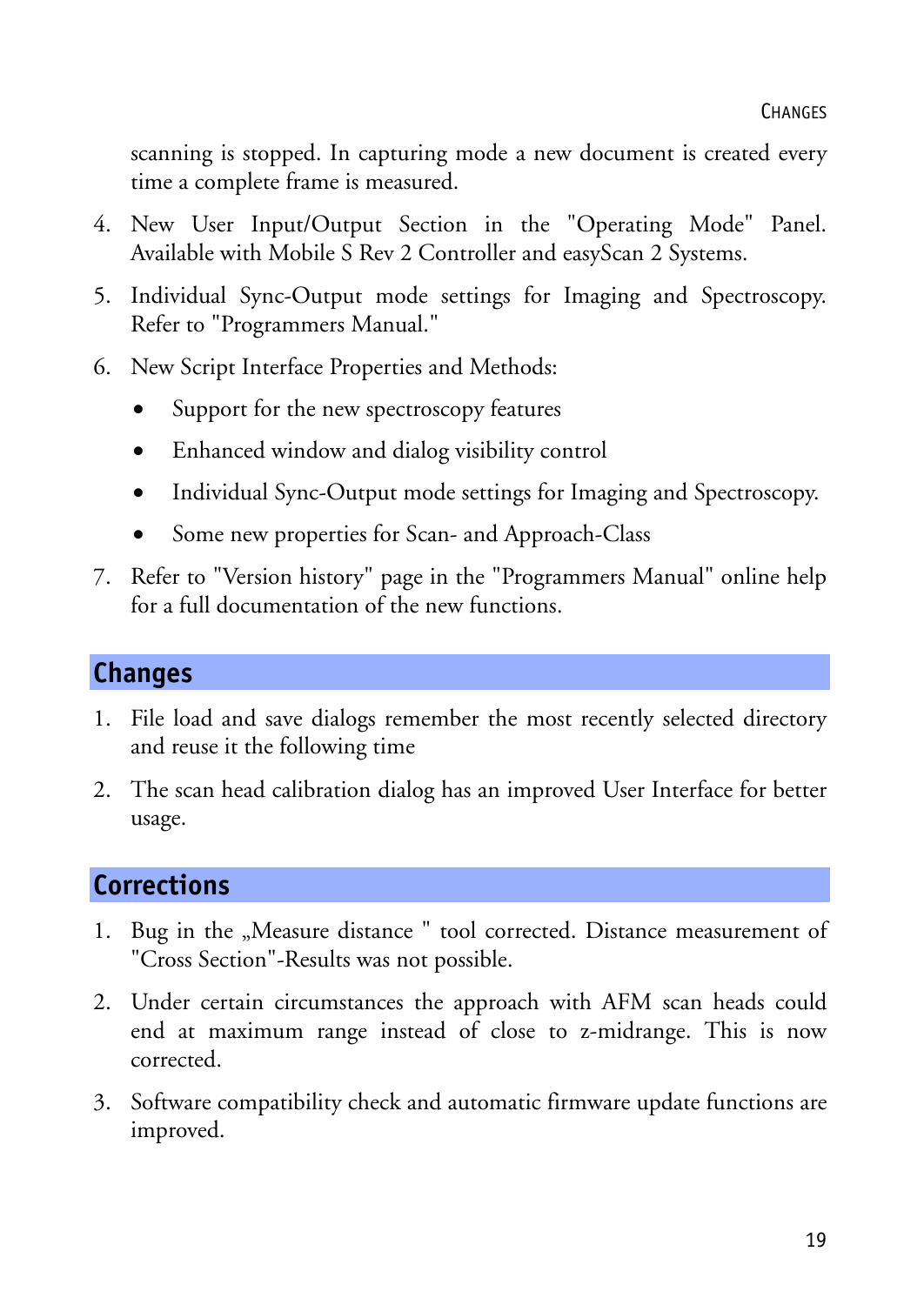<span id="page-19-0"></span>SOFTWARE VERSION 1.3.0

- 4. Color palette settings are now saved and restored at start up.
- 5. The "Positioning Window" now stores its window size in the chart file.

# **Software Version 1.3.0**

Date: August 23, 2005 (rev. 2)

- 1. Opening \*.ezd measurement files created with easyScan E-Line or easyScan DFM software is now supported. Use the standard Menu "File- >Open..." Dialog and select File type "easyScan Data file". Drag and drop of \*.ezd-files onto the Application Window is also supported.
- 2. The Scripting Interface is improved with new objects. Full document handling is now supported for script languages, as is creation and manipulation of data document windows, chart displays and data containers. A complete description of the new objects is found in the updated "Programmers Manual" online help file. The updated MobileS.tlb-File defines the added interfaces.
- 3. New script examples added. "Remove glitch" demonstrates data manipulation, "Create Histogram" demonstrates data analysis possibilities and "Adjust Slope" demonstrates how to create online helper functions. A demo script to export data values to a customer defined file format is also included.
- 4. A LabView example program is available on request for free. It demonstrates how to control the measurement application with the LabView VI graphical program.
- 5. The tool "Measure Length" now always calculates both "Width" and "Height" of a distance.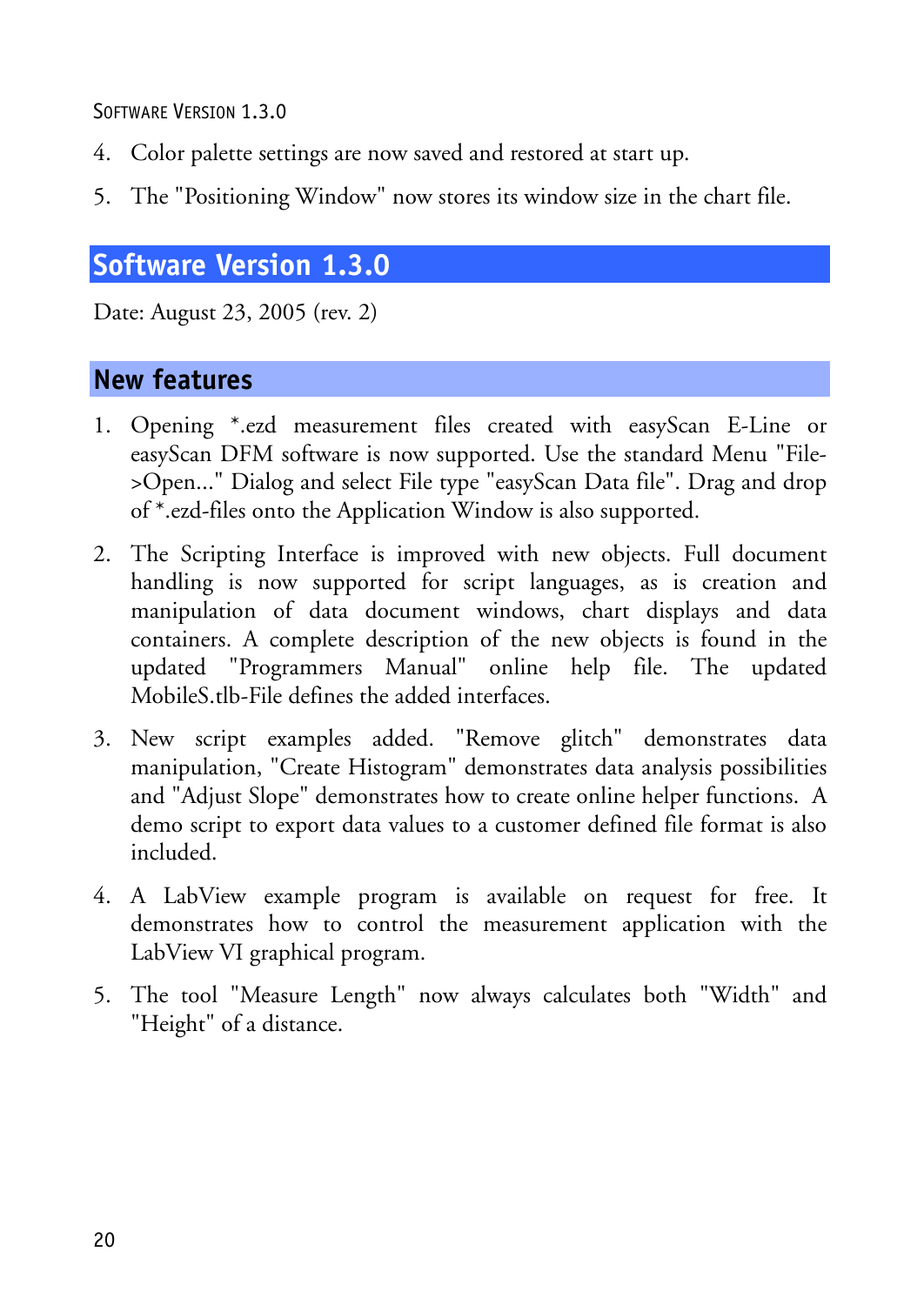# <span id="page-20-0"></span>**Changes**

- 1. The "Save Image" button is moved from the video window into the "Video Source" Section.
- 2. If the application reloads files which were not stored it displays an information dialog after startup.
- 3. User level "Standard" and "Easy" automatically switch on the "Auto" check boxes for all the hidden functionalities. They also set default numerical values to some hidden properties.
- 4. Force Modulation Operating mode now always displays the resonance peak search chart.

# **Corrections**

- 1. Tip Voltage adjustment was not possible in "Advanced" user level. This has been corrected.
- 2. Manipulating scan head calibration information with the Scan head Calibration Dialog no longer allows changing the wrong signal.
- 3. "Measure Distance" and "Measure Angle" tools now only require identical units of X and Z axes if a chart is in line mode to measure the distance or angle.
- 4. Firmware update is only performed if controller is compatible with PC software.
- 5. Menu "Config->Check Scan head" now displays real information.
- 6. Under rare circumstances it was possible that unexpected approach motor movement or change of video camera source could happen. This has been corrected.

# **Software Version 1.2.0**

Date: Januari 10, 2005 (revised June 30, 2005)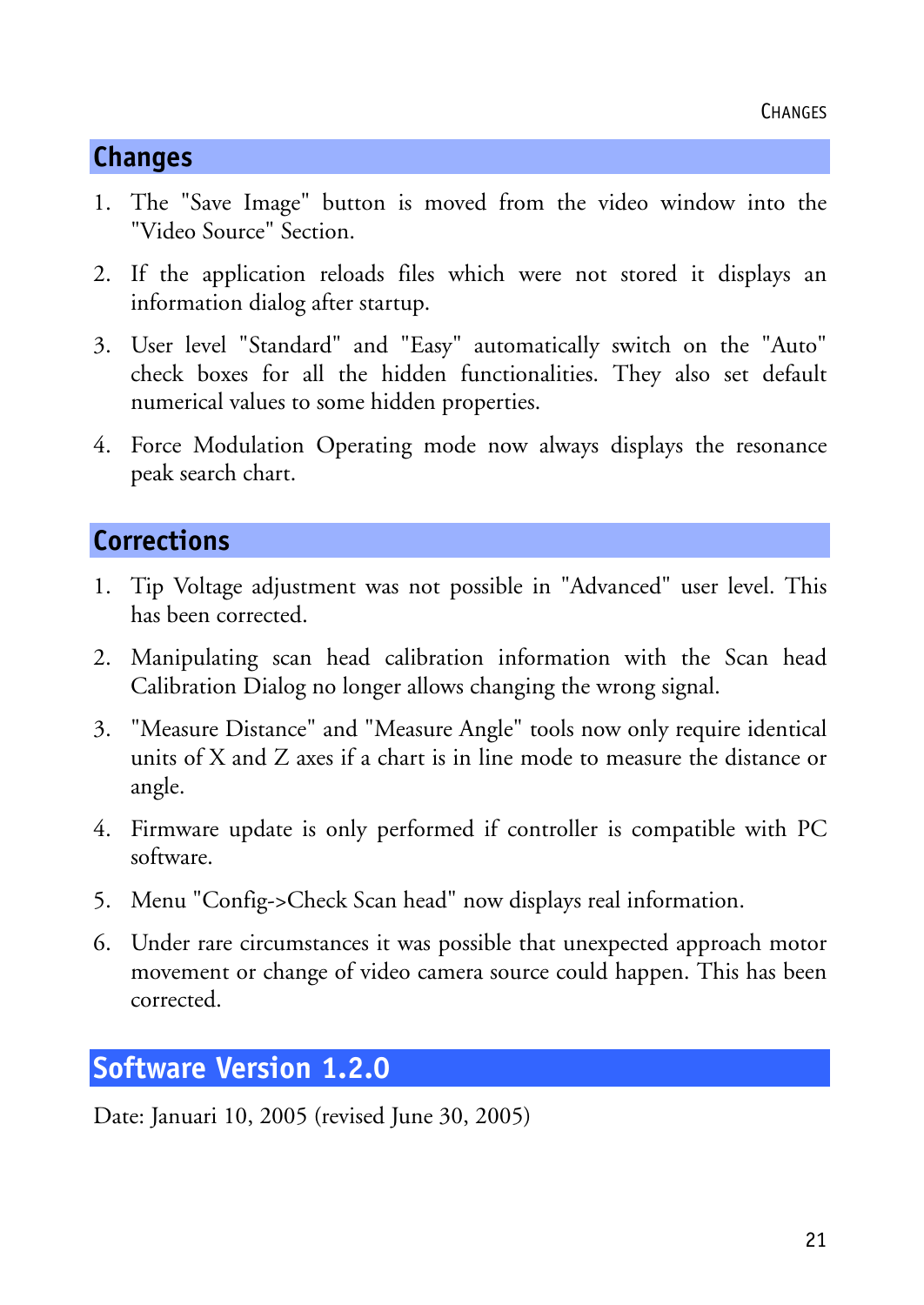#### SOFTWARE VERSION 1.2.0

#### **New features**

1. Visual Basic Scripting technology is integrated into the software. The application has a built in interpreter for VBScript. Automated measurement, lithography, custom data analysis functions and many more are now possible. A rich set of commands give the user full access to software internals and microscope settings.

| Script Options Window |
|-----------------------|
| Script editor         |
| Run from file         |
| Remain Scantime       |

A new pull down menu "Script" has been introduced. A "Script Editor"- Dialog can be opened to enter VBScript programs interactively and can be executed by a click to the "Run" button.

Completed programs can be loaded and run by either selecting a script by file dialog or just selecting a script as a menu item. Scripts in a configurable directory are displayed in this menu.

A "Script Programmers Manual" is included with the software. It has a Tutorial chapter for beginners, sample programs and a full object interface reference for advanced users. (see 5. for more details)

2. Controlling the application from external programs is now supported. The application acts as a standard COM Automation Server. This is a Microsoft Standard for interfacing different software application. Many third party programs are compatible with this standard such as LabView, MathLab, Visual C++, Visual Basic, Java or Delphi.

The external program can control the SPM software with the same commands as the internal script interpreter does. The "Script Programmers Manual" has a chapter on how to integrate the SPM Software application into other third party software.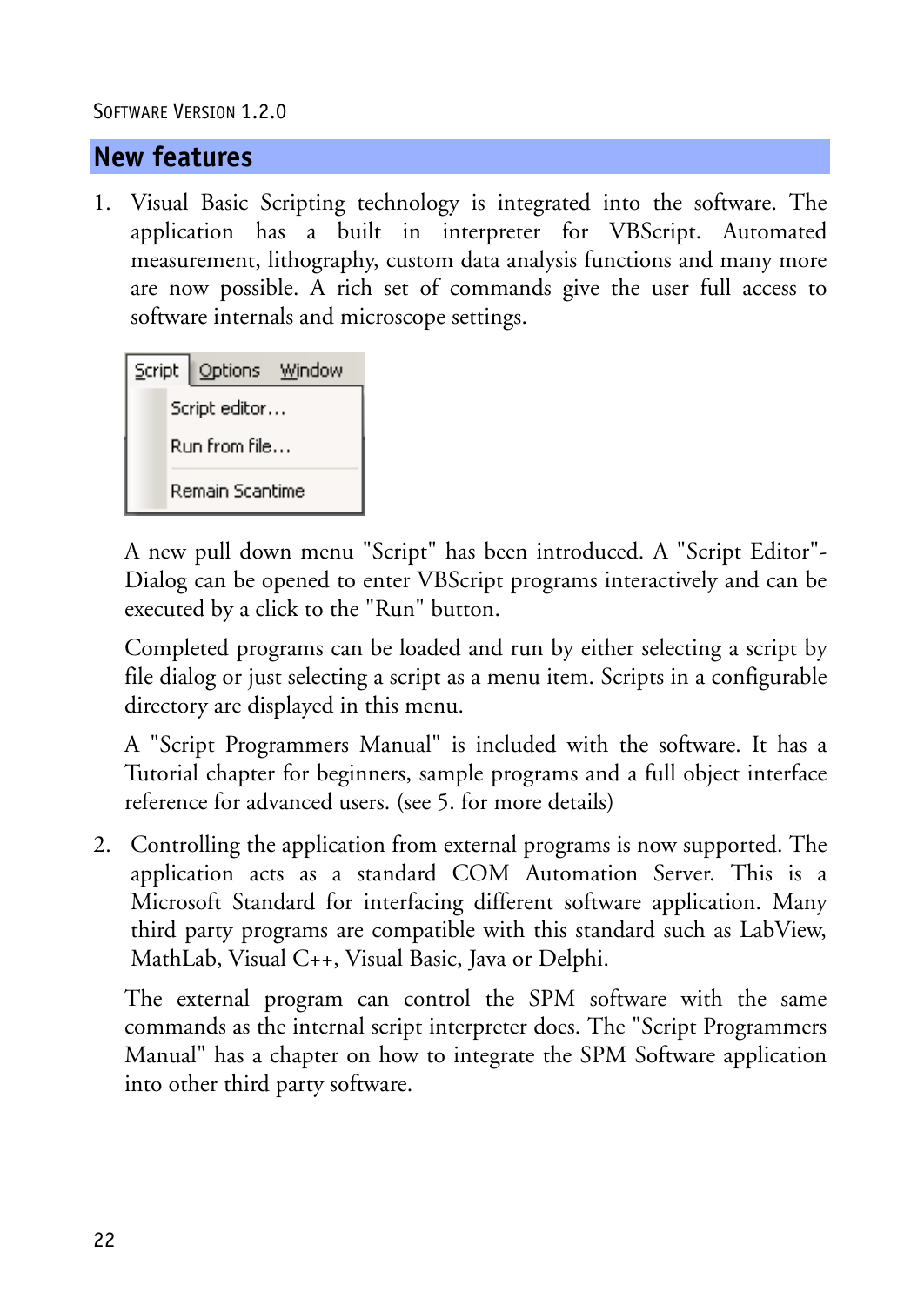- 3. A protection for unsaved measured data has been implemented. If the software crashes, the unsaved images can be recovered from the temporary disc space. The next start of the application restores and loads these images automatically from the temporary disc space
- 4. Operating and Reference Manuals have been updated
- 5. The new "Script Programmers Manual" takes the form of a windows help file. It can be found at "Start->Programs->"Your SPM Software"->Script Programmers Manual".

## **Changes**

- 1. The description of values in the Data Info Panel is now equal to the user interface names.
- 2. If Auto start imaging is enabled in the Position Window, the Imaging Window is now automatically opened and brought to the front.
- 3. The file name extensions of report templates have been removed from the Menu Report.

# **Corrections**

- 1. Chart Properties Dialog: New values entered in Span and Center are now properly range checked.
- 2. Saving documents while exiting the program with open Position or Imaging windows could generate corrupt data files. This has been corrected
- 3. Software no longer crashes if "Photo" and "Retract" buttons are clicked to quickly after another.
- 4. Scanning very slowly no longer leads to "No connection to microscope" error messages.
- 5. On older or slow PCs the data transfer from Mobile S Controller could be blocked while scanning of large images. This has been corrected.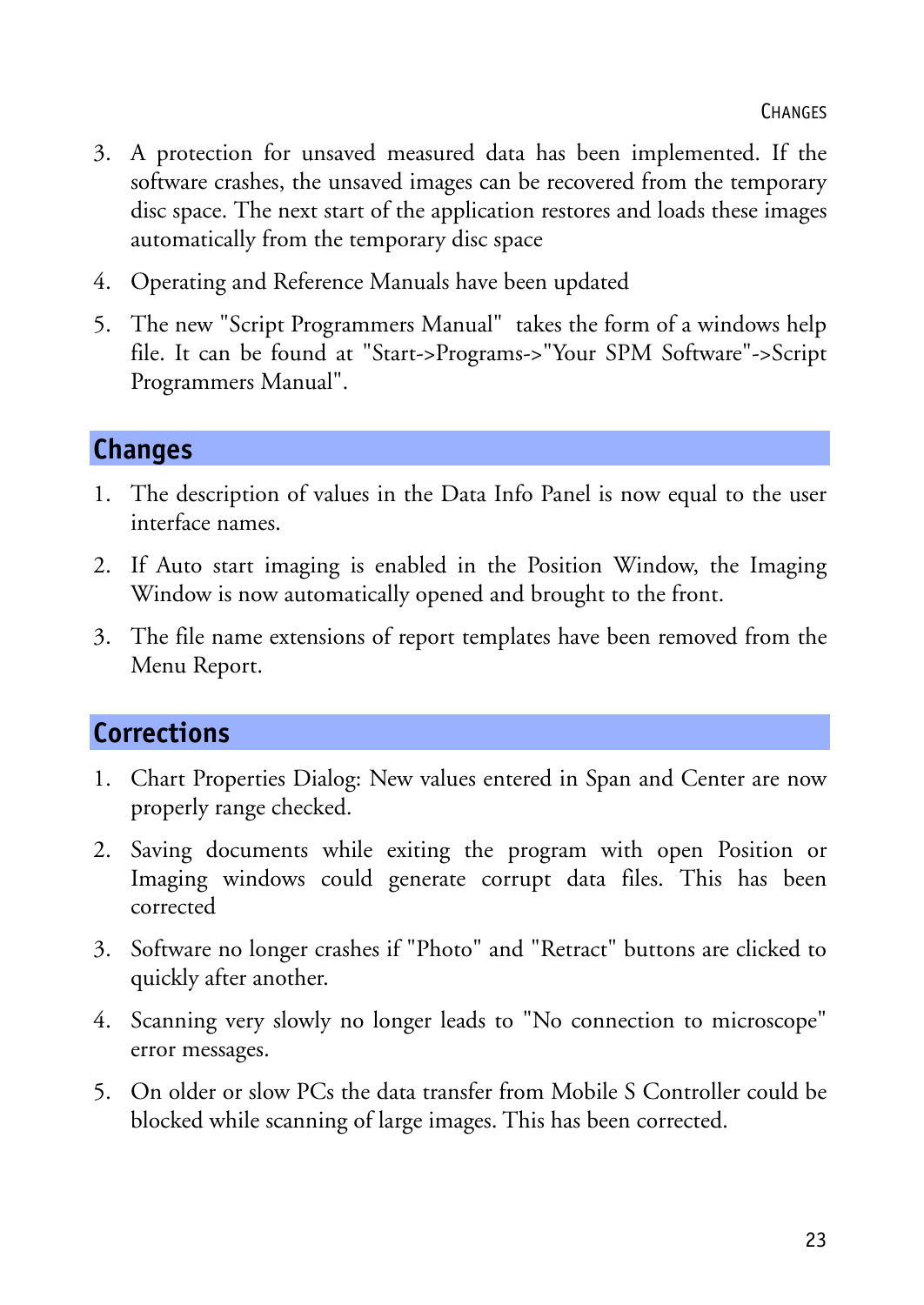<span id="page-23-0"></span>SOFTWARE VERSION 1.1.0

- 6. Menu "Report->Add measurement" now works with unsaved images.
- 7. A image size of only one scan line was handled incorrectly. This is now possible and the Image height is set to 0.
- 8. Loading of par-files with different operating modes could set the z feedback controller set point to a wrong value. This has been corrected.
- 9. Closing of the application while redrawing a chart no longer crashes the application.
- 10. The start of an approach for recalibration during scanning could crash the tip into the sample in special circumstances. This has been corrected.
- 11. Tool Roughness Area: The unit for Area size is now displayed correctly.
- 12. Tool Roughness Line: The unit for Length is now displayed correctly.

# **Software Version 1.1.0**

Date: September 21, 2004

# **New features**

1. A 'User Input' is now active. A new section "User input" is now in the Operating Mode Panel:



The User Input is available in all imaging and spectroscopy modes except in the "Spreading resistance"-Operating mode. If you click on "Config" you can freely define a name for the user input, define the physical unit of the signal and its range.

This information is stored in the currently loaded scan head calibration file. If a user has no Windows XP/2000 access rights to the hed-file this cannot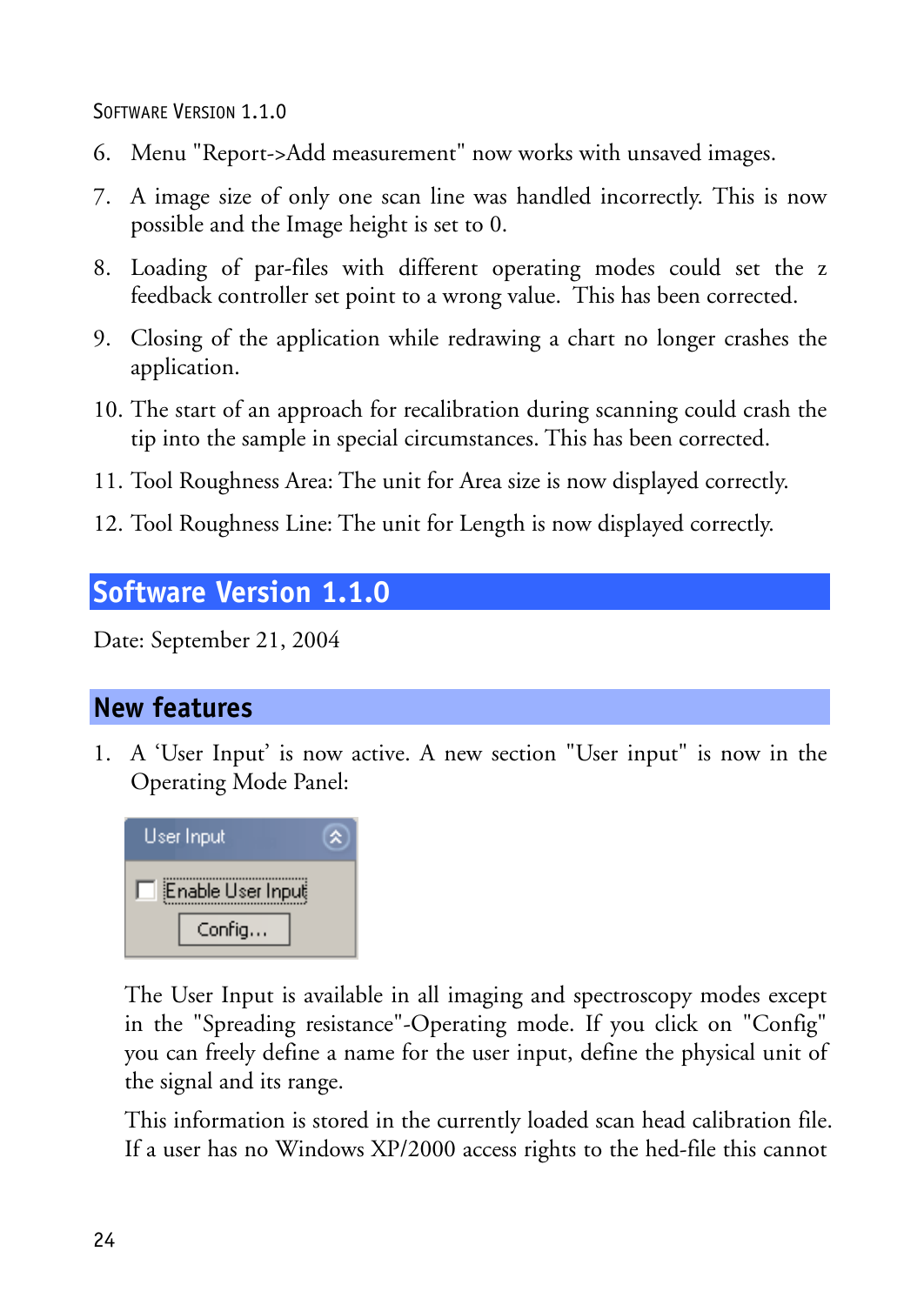be saved. In this case create a copy of the calibration file and load this copy, then the user input information is stored there.

2. A highly improved Z- Controller due to a new real time algorithm in the Controller software. This new algorithm reduces noise and spikes in the topography and the phase signal. Therefore a new section has been introduced in the advanced user level. In all other user levels this new algorithm is automatically active.

| Z-Controller Mode     |  |
|-----------------------|--|
| Z-Feedback mode:      |  |
| Free Running          |  |
| Z-Feedback algorithm: |  |
|                       |  |
| Adaptive Pl           |  |

- 3. The I-Gain (Standard and Advanced Level) and Loop-Gain (Easy Level) are now self adapting to the sensitivity of the scan head. This simplifies the usage of high resolution and large scan heads. The user no longer has to remember different gain settings for different scan heads. In all cases an I-Gain / Loop-Gain of about 1000-2000 is ok to measure, as for the large scan head.
- 4. The chart properties dialog now auto updates its chart immediately after the values have been changed, without closing the dialog window. It also contains a "Set" button. Use this to optimize the z-range manually.
- 5. The video images of both video cameras can now be stored as a JPG-file. The save button is just below the video image in the position window.
- 6. In each document the following information it is now saved: Controller's serial number, its firmware version and the PC SPM Software version.
- 7. Operating and Reference Manuals are now available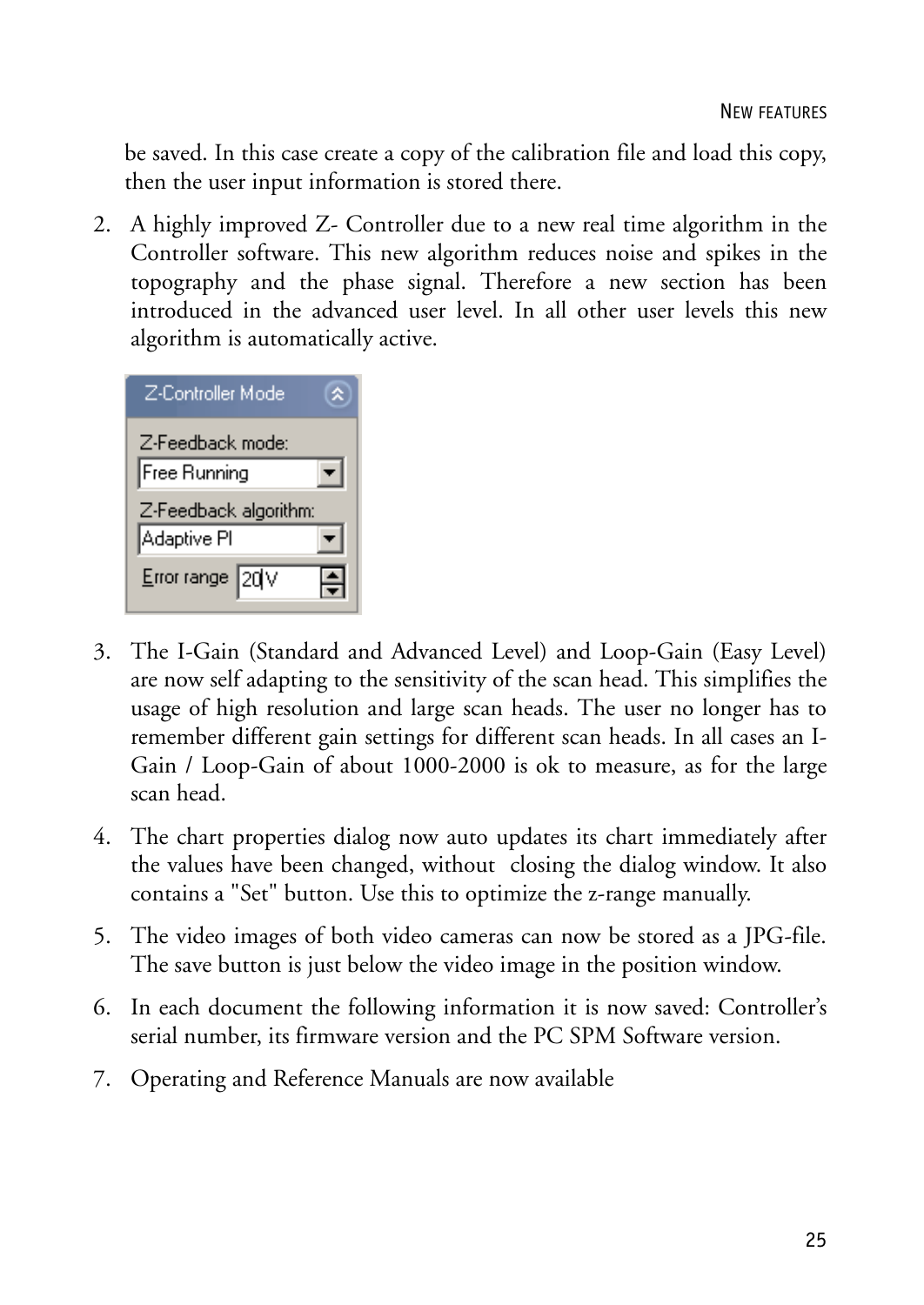#### SOFTWARE VERSION 1.0.0

## **Changes**

- 1. The arrangement algorithm of charts has changed. It first tries to align new charts vertically instead of horizontally. But if there is more space to the right than to the bottom it places a chart in the next row. This behavior should ease chart handling.
- 2. Behavior of automatic z range adjustment for line charts optimized. A histogram algorithm and new minimal thresholds are now used.
- 3. The red coloring of out of range data is now only done if data values are out of measurement range and not only out of visible chart range.
- 4. In "Spreading resistance"-Operating mode, the tip voltage section is now displayed in all user levels.
- 5. Spectroscopy Panel now has slightly modified section layouts in all user levels.

#### **Corrections**

- 1. Selection of report files, displayed in the Report pull down menu, now working correctly.
- 2. Numerical format of data export to csv-Files und plt-Files corrected.
- 3. The positioning of new document windows has been improved.
- 4. Error in the calculation of X/Y Position for cursor tools if a chart has an offset other than zero has been corrected.
- 5. Error in Chart Properties dialog corrected: Handling of "Show axis"- and "Auto set"-button of data range was only updated if another button was also changed.
- 6. COM-Ports above COM9 could not be selected. The new limit is now COM99.